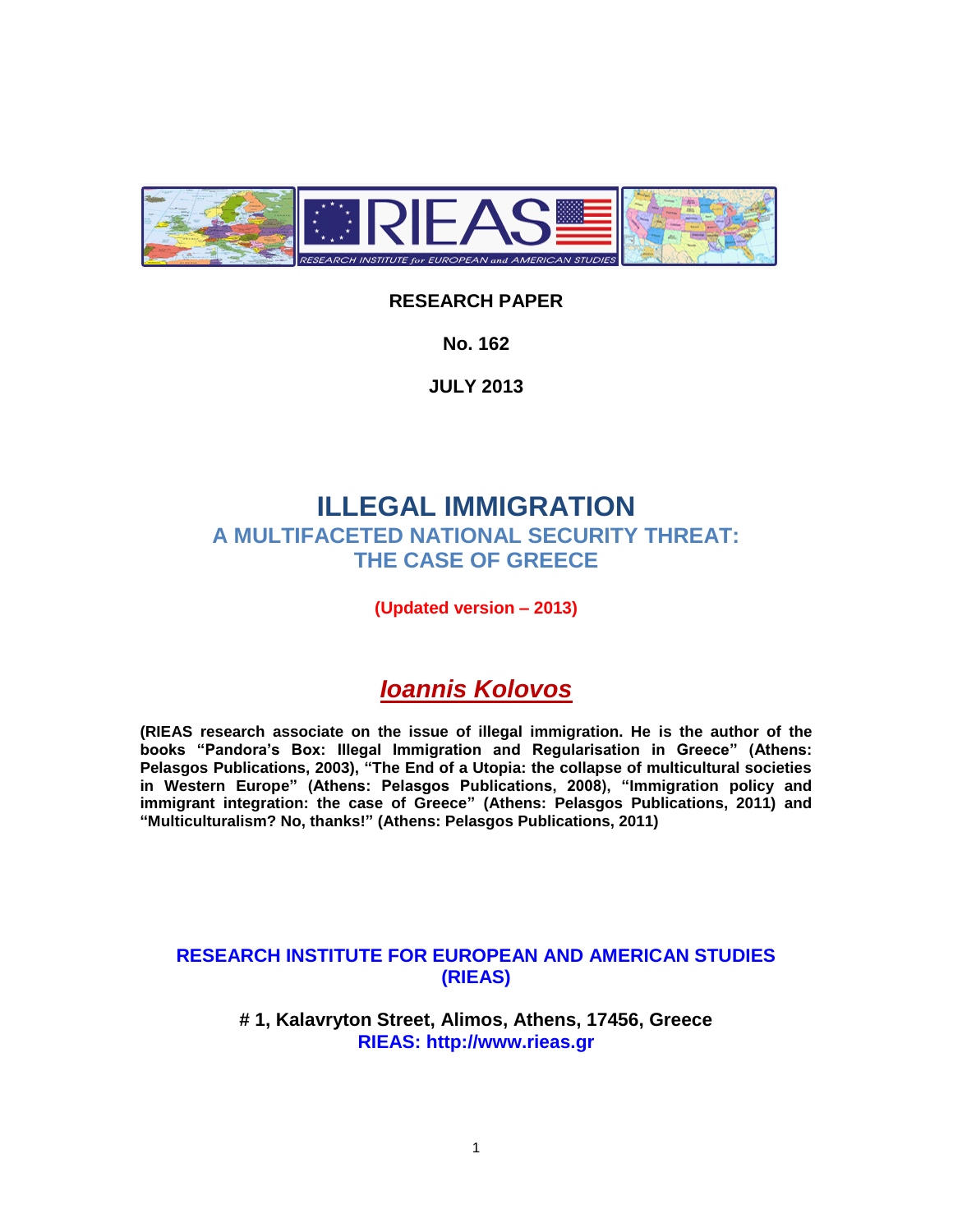### **RIEAS MISSION STATEMENT**

#### **Objective**

The objective of the Research Institute for European and American Studies (RIEAS) is to promote the understanding of international affairs. Special attention is devoted to transatlantic relations, intelligence studies and terrorism, European integration, international security, Balkan and Mediterranean studies, Russian foreign policy as well as policy making on national and international markets.

#### **Activities**

The Research Institute for European and American Studies seeks to achieve this objective through research, by publishing its research papers on international politics and intelligence studies, organizing seminars, as well as providing analyses via its web site. The Institute maintains a library and documentation center. RIEAS is an institute with an international focus. Young analysts, journalists, military personnel as well as academicians are frequently invited to give lectures and to take part in seminars. RIEAS maintains regular contact with other major research institutes throughout Europe and the United States and, together with similar institutes in Western Europe, Middle East, Russia and Southeast Asia.

#### **Status**

The Research Institute for European and American Studies is a non-profit research institute established under Greek law. RIEAS's budget is generated by membership subscriptions, donations from individuals and foundations, as well as from various research projects. The Institute is autonomous organization. Its activities and views are independent of any public or private bodies, and the Institute is not allied to any political party, denominational group or ideological movement.

# **Dr. John M. Nomikos Director**

2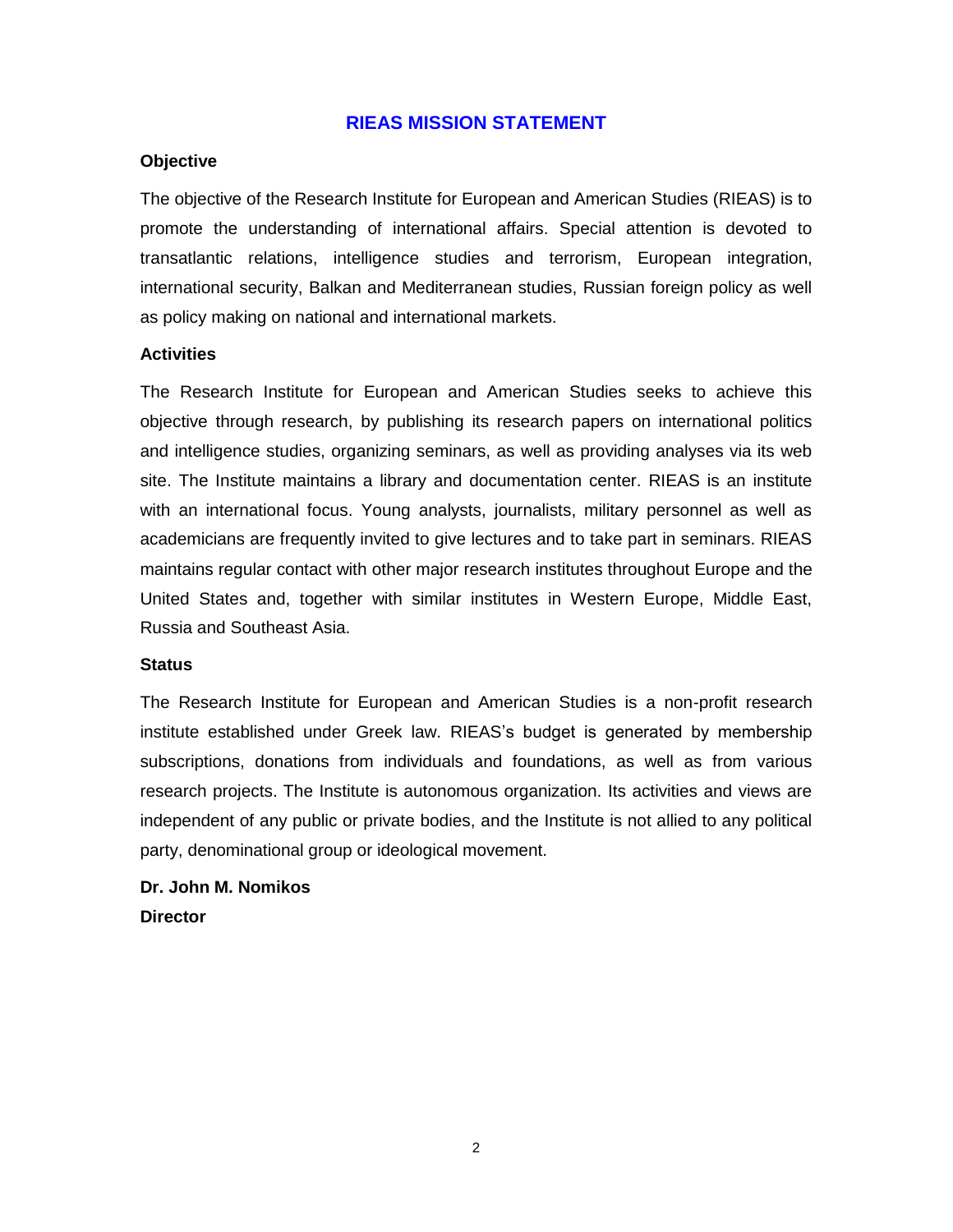#### **Administrative Board**

*[John M. Nomikos,](http://www.rieas.gr/about-us/organization/68.html)* Director *[Ioannis Galatas,](http://www.rieas.gr/about-us/organization/1219.html)* Senior Advisor *[Antonia Dimou](http://www.rieas.gr/about-us/organization/1902.html)*, Senior Advisor *[Daniel Little](http://www.rieas.gr/about-us/organization/1685.html)*, Senior Advisor *[Zhyldyz Oskonbaeva,](http://www.rieas.gr/about-us/organization/1686.html)* Senior Advisor and Eurasian Liaison *[Yannis Stivachtis,](http://www.rieas.gr/about-us/organization/886.html)* Senior Advisor *[Darko Trifunovic](http://www.rieas.gr/about-us/organization/336.html)*, Senior Advisor *[Charles Rault](http://www.rieas.gr/about-us/organization/335.html)*, Senior Advisor *[Georgia Papathanassiou,](http://www.rieas.gr/about-us/organization/1612.html)* Project Manager *[George Vardangalos](http://www.rieas.gr/about-us/organization/1674.html)*, Development Manager

#### **Academic Advisor**

*[Tassos Symeonides](http://www.rieas.gr/about-us/organization/1716.html)*, (PhD)

#### **Research Team**

*[Andrew Liaropoulos](http://www.rieas.gr/about-us/organization/61.html)*, Senior Analyst *[Aya Burweila,](http://www.rieas.gr/about-us/organization/361.html)* Senior Analyst *[Dimitris Bekiaris,](http://www.rieas.gr/about-us/organization/1274.html)* Senior Analyst

#### **International Advisors**

*Richard R. Valcourt, Editor-in-Chief, International Journal of Intelligence and Counterintelligence Shlomo Shpiro (PhD), Bar Illan University, Israel Prof. Rose Mary Sheldon (PhD), Virginia Military Institute, USA Ruben Arcos (PhD), Chair Intelligence Services and Democratic Systems, Rey Juan Carlos University, Spain Prof. Yonah Alexander (PhD), Director of the Potomac Institute for Policy Studies' International Center for Terrorism Studies, USA Prof. Robert Goodwin III (PhD), President, New Westminster College, Canada Robert J. Heibel, Founder & Business Developer, Institute for Intelligence Studies, Merchyhurst University, USA Prof. Sotiris Roussos (PhD), University of Peloponnese, Greece Joseph Fitsanakis (PhD), Instructor and Coordinator in the Security and Intelligence Studies Program, King University, USA Leroy D. Baca, Sheriff, County of Los Angeles, California, USA Prof. Deng-Kei Lee (PhD), National Chengchi University, Taiwan Gurmant Grewal (MBA), Governor and Co-Chair of the Board of Governors of New Westminster College, Canada Christ G. Pelaghias, Chairman, European Rim Policy and Investment Council (ERPIC), Cyprus Ambassador Patrick N. Theros, President and Executive Director, US-QATAR Business Council Ambassador George-Cristian Maior (PhD), Director, Romanian Intelligence Service (SRI) Don McDowell (MAIPIO, CCA) Principal, College of Intelligence Studies (UK) Keshav Mazumdar (CPO ,CRC,CMAS,ATO) Intelligencer , Certified*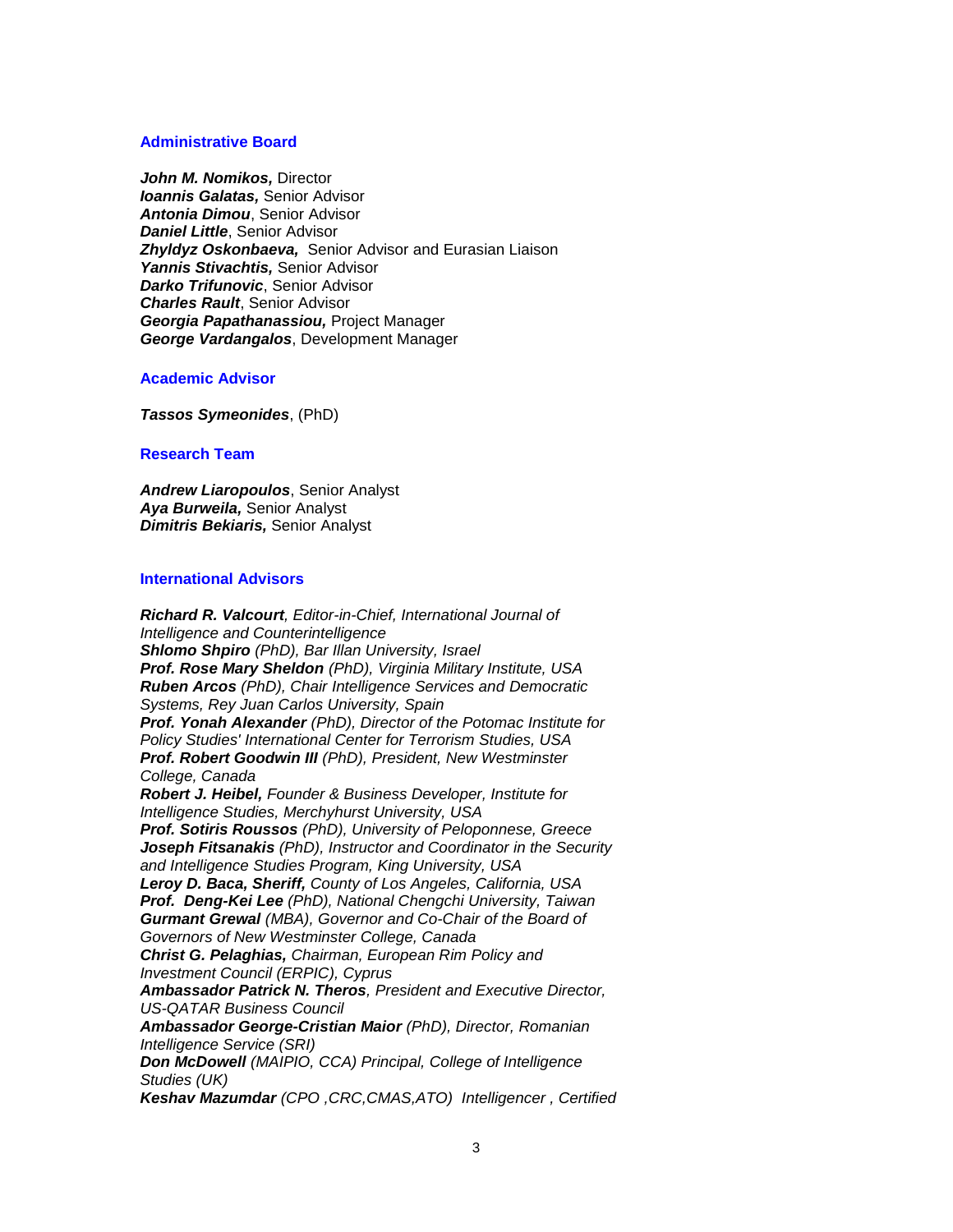*Master Antiterrorism Specialist Ken Kotani (PhD), Senior Fellow, The National Institute for Defense Studies, Japan Prof. Vittorfranco Pisano (J.S.D.), Research Director, Multinational Intelligence Studies Campus, Belgium David Scharia (PhD), Counter Terrorism Committee Executive Directorate, United Nations Security Council Prof. Mario Caligiuri (PhD), University of Calabria Prof. Daniel Pipes (PhD), Director, Middle East Forum Ioannis Anastasakis, Lt General (ret), Middle East Regional Security and Economic Development Expert Prof. Miroslav Tudjman (PhD), University of Zagreb and Former Director of the Croatian Intelligence Service Dr. Philip H. J. Davis, (PhD), Director, Brunel Center for Intelligence and Security Studies Prof. Degang Sun, (Phd), Shanghai International Studies University Prof. Robert R. Friedmann, (PhD), Georgia State University Col (ret) Virendra Sahai Verma, Former Military Intelligence Officer from India James Bilotto, CBRN Chief Operating Officer Prof. Anthony Glees (PhD), Director, Center for Security and Intelligence Studies, Buckingham University Prof. Vasilis Botopoulos (PhD), Chancellor, University of Indianapolis (Athens Campus) Prof. Peter Gill (PhD), University of Salford Andrei Soldatov (MA), Journalist, Editor of Agentura.ru (Russia) Chris Kuehl, Armada Corporate Intelligence Review Zweiri Mahjoob (PhD), Centre for Strategic Studies, Jordan University Prof. Siegfried Beer (PhD), Director, Austrian Centre for Intelligence, Propaganda and Security Studies Prof. Herman Matthijs (PhD), Free University of Brussels Prof. Michael Wala (PhD), University of Munich Prof. Wolfgang Krieger (PhD), University of Marburg Michael Tanji, Director at Threatswatch.org - (OSINT) Prof. Ioannis Mazis (PhD), University of Athens Robert Nowak (PhD Cand), Institute of History of the Polish Academy of Sciences, Bureau of the Committee for Special and Intelligence Services (Prime Minister's Chancellery) Lauren Hutton (PhD), Researcher, Institute for Security Studies (South Africa) LTC General, Prof. Iztok Podbregar (PhD), University of Maribor, Former National Security Advisor to the President of the Republic of Slovenia, Former Chief of Defense (CHOD), Former Director of the Slovenian Intelligence and Security Agency, Former Secretary of the Slovenian National Security Council. Prof. Gregory F. Treverton, (PhD), Senior Policy Analyst, Pardee RAND Graduate School David Jimenez (MA), American Military University (American Public University System) Sebastien Laurent (PhD), Universite Michel de Montaigne, Bordeaux Warren Tamplin, (MA), OSINT Officer, Australia Col (ret) Jan-Inge Svensson, Swedish Military Academy*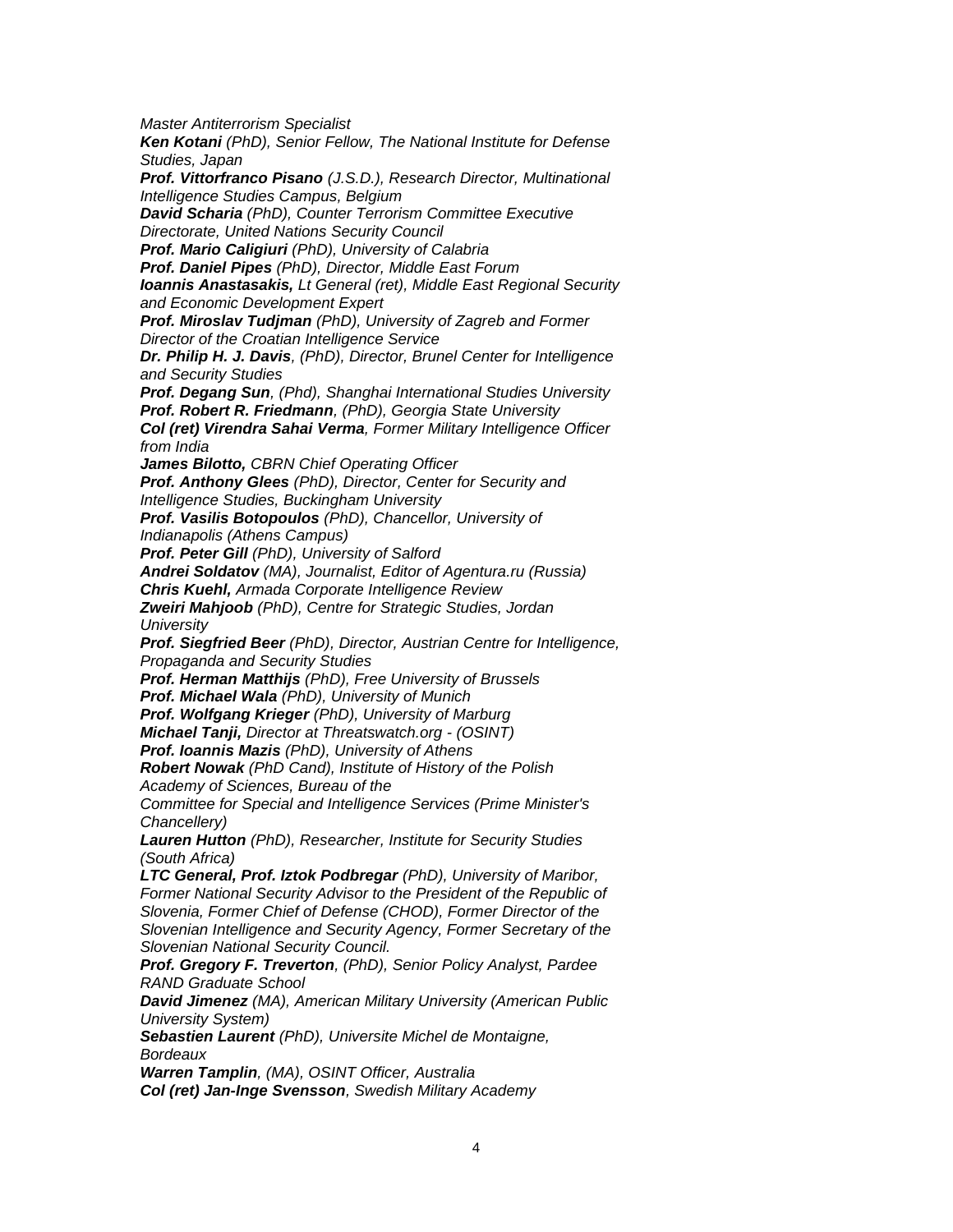*Prof. M.L. Maniscalco (PhD), University of Rome (Tre) Anat Lapidot-Firilla (PhD), The Van Leer Jerusalem Institute Julian Droogan (PhD), Editor, Journal of Policing, Intelligence and Counter Terrorism, Macquarie University, Australia.*

*Panayotis A. Yannakogeorgos (PhD), U.S. Air Force Reserch Institute* 

*Prof Antonio Diaz, (PhD), University of Cadiz, Spain Prof. Thomas Wegener Friis (PhD), University of Southern Denmark*

*Prof. Ake Sellstrom (PhD) European CBRNE Center, Sweden Prof. Rudiger Lohlker (PhD), University of Vienna*

*Demitrios Krieris (MA), Police Major, Hellenic CEPOL Unit*

*Prof. Prodromos Yannas (PhD), Dean, Technological Educational Institution (TEI) in the Western Macedonia, Greece*

*Armen Oganesyan (PhD), Editor, Journal of International Affairs, Russia*

*Petrus Duvenage (PhD), University of Pretoria, South Africa Mark Street, Director, Promoting International Collaboration, Israel Aggelos Liapis (PhD), Research and Development, European Dynamics*

*Ron Schleifer (PhD), Ariel Research Center for Defense and Communication, Israel*

*Zefi Dimadama (PhD), Director General, International Centre for Black Sea Studies, Greece*

*Prof. Anis Bajrektarevic (PhD), University of Applied Sciences IMC-Krems, Austria*

*Zijad Bećirović, Director, IFIMES International Institute, Slovenia*

*Prof. Kiyul Chung (PhD), School of Journalism and Communication, Tsinghua University, China*

*Prof Klaus Lange (PhD), Director, Institute for Transnational Studies, Germany*

*Nicolas Laos (PhD), Founder and President of the Kairological Society– Reality Restructuring Resources Inc.*

*Mr. Stuart Allen, (ACFEI; ABCHS; ASIS; IEEE; AES;) President, Criminologist and Chief Forensic Investigator of covert recorded evidence, at The Legal Services Group, IMSI (USA)*

*Prof. R. Banerji, IAS (retd.), Institute of Peace and Conflict Studies (IPCS), New Delhi, India* 

*Prof. Sohail Mahmood (PhD), International Islamic University, Pakistan*

*Ioannis Syrigos (PhD), Computer Engineer, New technologies researcher, Managing Director of ChiefAim Ltd, IT manager of Channeldoubler Co, Member of the Board of Directors of the Scientific and Medical Network of the UK*

**Mark Birdsall**, Editor, Eyespymagazine, UK

**Dimitris Tsitos,** Author, Greece

**Hanna Shelest** (PhD), National Institute for Strategic Studies, Ukraine

**Grigorios Balakos**, Lieutenant General (ret), Greek Police

**Prof. Alexander** Bligh (PhD), Ariel University, Israel

**Col SK Chakravarty** (ret), Indian Army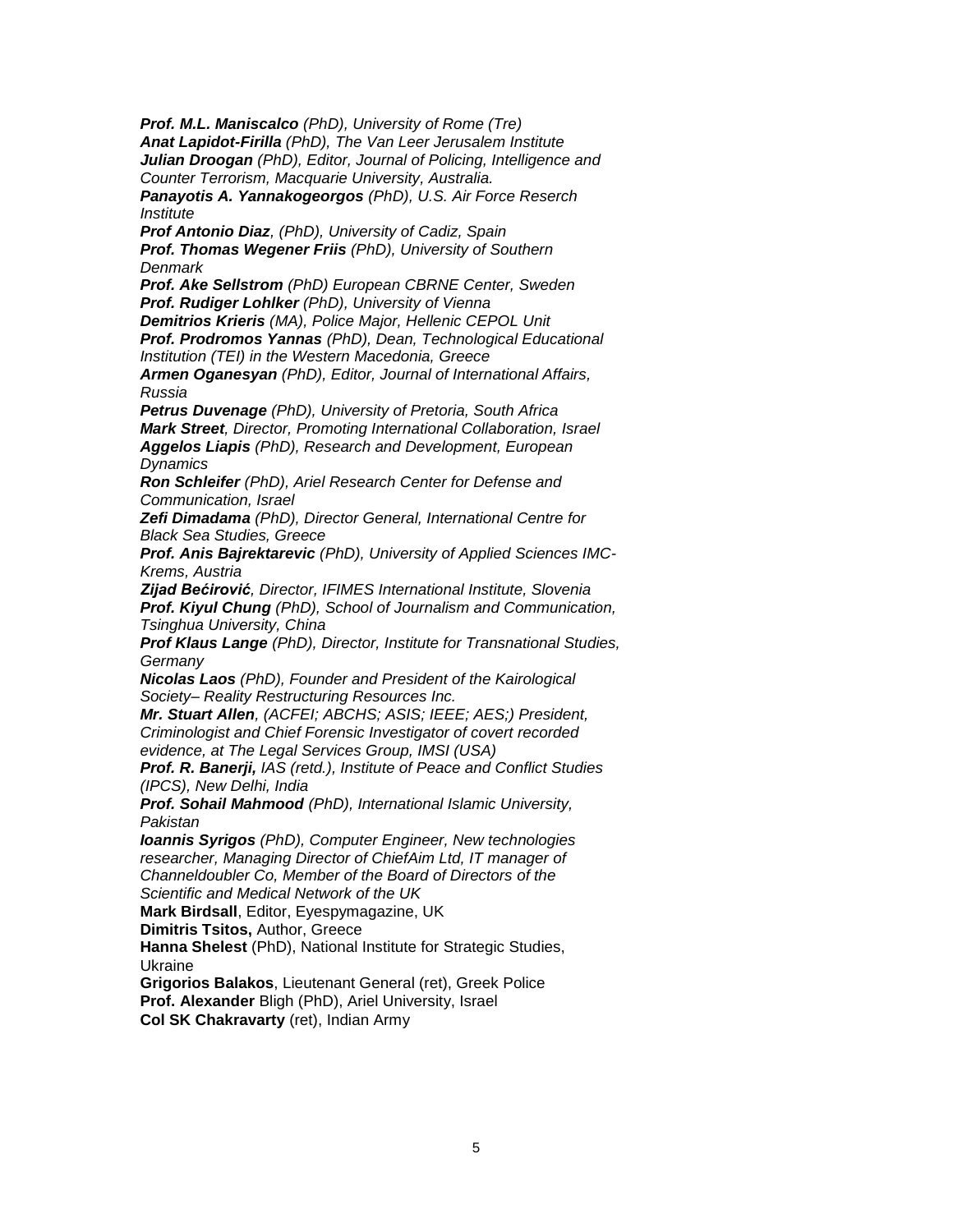#### **Research Associates**

Prem Mahadevan (PhD), Indian Counter Intelligence Studies Leo S. F. Lin, (MA), Foreign Affairs Police Officer in Taiwan (R.O.C) Ioannis Konstantopoulos, (PhD), Intelligence Studies Spyridon Katsoulas, (PhD Candidate) Greek-American Relations Ioannis Kolovos (MA), Illegal Immigration in Greece Liam Bellamy (MA), Maritime Security (Piracy) Naveed Ahmad (MA), South-Central Asia and Muslim World Ioannis Moutsos (MA), Independent Journalist Nadim Hasbani (MA), Lebanon-Syria and North African States Nikos Lalazisis (MA), European Intelligence Studies George Protopapas (MA), Journalist, International Relations Researcher Roman Gerodimos (PhD Candidate), Greek Politics Specialist Group in UK Nico Prucha (PhD Cand), Jihadism on Line Studies Nikolas Stylianou (MA), Cyprus and European Studies Kyriaki Kafyra (MA), Southeast European Studies and Law Alexis Giannoulis (MA), Intelligence Studies

Konstantinos Saragkas, (MSc , LSE), ESDP/European Armaments **Cooperation** 

Junichi Hiramatsu (PhD Cand), U.S. Intelligence Studies, Japan Ioanna Mastora (PhD), Hellenic Police Communication Studies Petros Makris-Kourkoulos (MA), Energy Security Studies Fotini Rizava, (PhD), Transnational Organized Crime Studies Nickolaos Mavromates (MA), Greek-Israeli Relations Anna Dollari (MA), Media-Law Enforcement Relations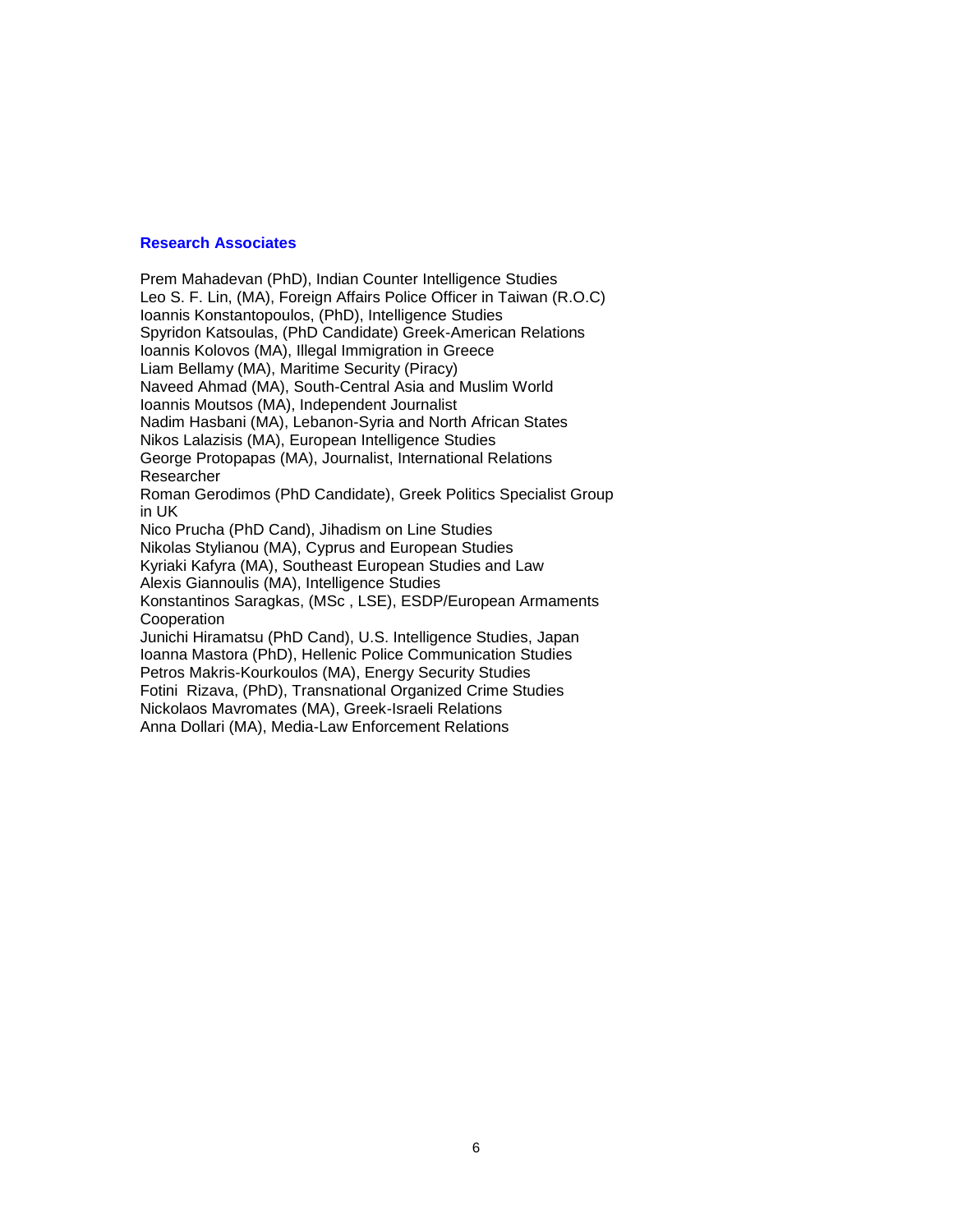### **Abstract**

This an updated version of the initial working paper publicized in 2010. It outlines the main parameters of Greece's immigration issue and dispels some of the myths surrounding it. Moreover, it presents the country's immigration policy of the last two decades and traces the reasons behind its complete failure. Then, the national security threat that has arisen due to the issue's mismanagement is pointed out. Finally, a framework for a new immigration policy is provided.

*[Submitted on June 4th , 2013]*

### **Setting the scene**

 $\overline{a}$ 

Greece is situated in the southeast part of the Mediterranean Sea. In the north the country borders with Albania, the Former Yugoslav Republic of "Macedonia" and Bulgaria. The neighbor to the East is Turkey, with a small land border in the northeast area of Thrace and the extended sea borders of the Aegean Sea. Africa is to the south and Italy is to the West. Greece has been a member of the European Union since 1980, but, to the country's misfortune, had no land borders with any other EU country until 2007 when Bulgaria joined. Greece's geographical position makes it EU's "gatekeeper" from the South-East. Until the late '80s Greece was largely a homogeneous country with a population consisting of Greek Orthodox (98%), a minority of Greek Muslims situated mostly in the northern area of Thrace, and some smaller communities of Catholics and Jews.

After the fall of communist regimes, a mass influx of illegal immigrants took place, mostly from the neighboring countries of the North. The influx consisted not only of ethnic Greeks from these countries, but also of Albanians, Bulgarians and other Eastern Europeans. The wave of illegal immigrants from the Middle East, South Asia and Africa has increased considerably since 2008, and since 2010 it constitutes the larger part of the annual inflow to Greece (see Table 1). It should be noted that, until 2008, the vast majority of the annual inflow of illegal immigrants to Greece originated from one country: Albania.

The situation had become so serious for Greece that the European Commission's Vice-President Jacques Barrot warned in mid-2009 that "*there is a grave danger of destabilization of the Hellenic Republic due to the completely uncontrollable*  waves of *immigration*"<sup>1</sup>.

The US State Department, in its 2012 report on terrorism, emphasizes that "*The porous nature of Greece's borders is of concern. While Greek border authorities try to stem the flow of illegal migration, its ability to control large-scale illegal migration via its land and sea borders with Turkey is limited. The recent political upheavals in North* 

<sup>&</sup>lt;sup>1</sup> A relevant article (*Kathimerini*, 3/7/2009) can be read here (in Greek only): [http://news.kathimerini.gr/4dcgi/\\_w\\_articles\\_world\\_1\\_03/07/2009\\_320831](http://news.kathimerini.gr/4dcgi/_w_articles_world_1_03/07/2009_320831)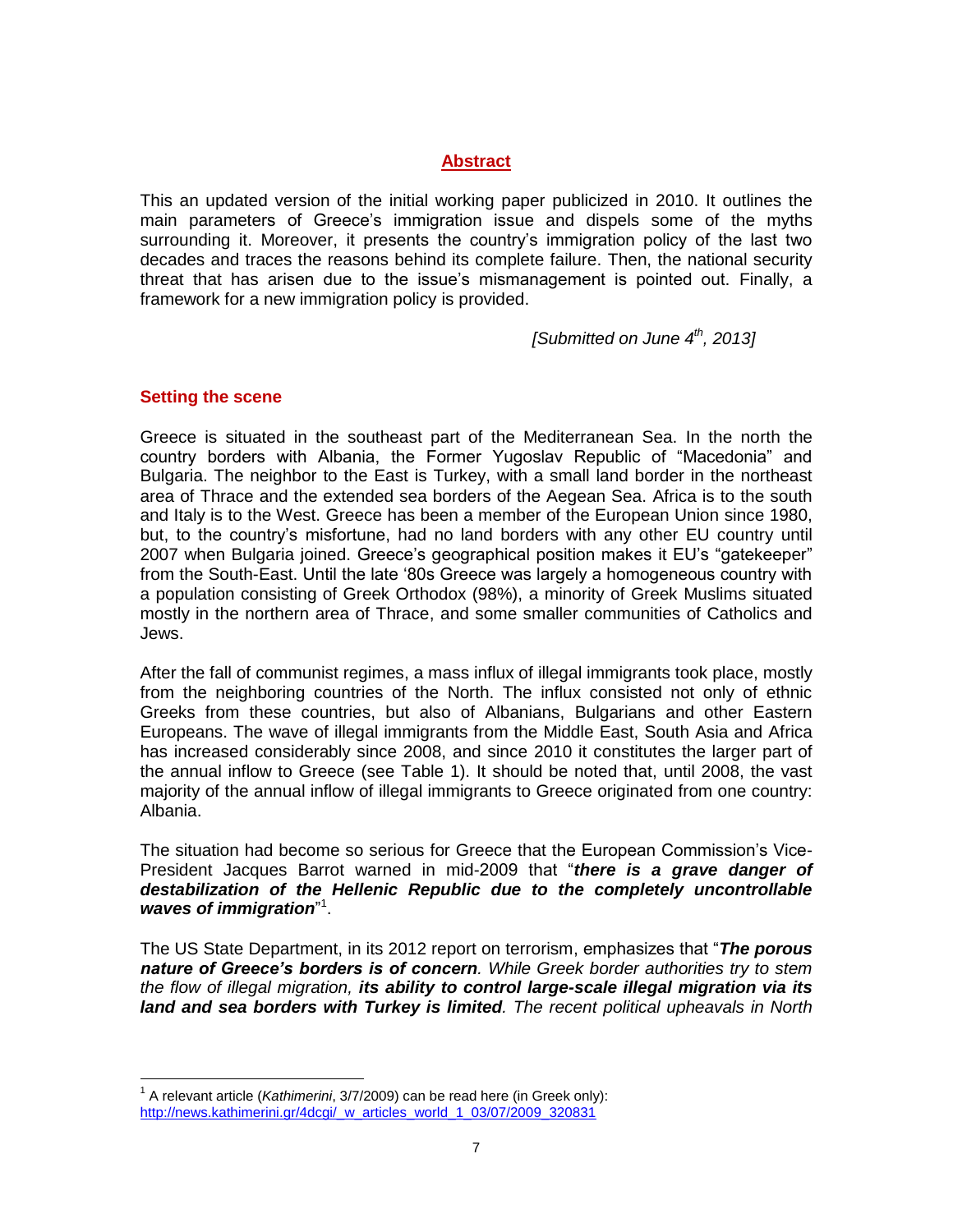*Africa and the Middle East have intensified illegal migration to and through Greece via the Greece-Turkey border and the Greek Aegean islands*" 2 .

#### **How many are the country's immigrants?**

According to the latest Ministry of Interior data<sup>3</sup> Greece's (mostly ex-post facto legalized) immigrant population is 537,237 people. The vast majority of the residence permits (about 70%) has been granted to Albanians. The Ministry did not provide any figure on the number of illegal immigrants residing in Greece but, instead, it pointed out that the total number of people arrested for illegal entry and/or illegal stay in Greece from 2008 to 2012 is 577,900.

Estimations on the number of illegal immigrants in Greece vary. ELIAMEP, for example, has estimated that the total number of illegal immigrants in Greece was about 470,000 people in 2010<sup>4</sup>. Other estimations reach much higher numbers. The ex-Secret Services Head, former Ambassador and former MP Mr Ioannis Korandis argued in 2009 that there were about 1.8 million immigrants in the country, of whom only 600,000 had participated in the successive regularization efforts<sup>5</sup>. Thus, in his view, immigrants constituted about 15-18% of Greece's population and that 1.2 million people lived in the country completely undocumented.

<sup>&</sup>lt;sup>2</sup> The State Department's full report can be read here (in English):

<http://www.state.gov/j/ct/rls/crt/2012/209981.htm><br>3. A relevent erticle (*Te Vime enline*, 26/02/2013)

A relevant article (*To Vima online*, 26/02/2013) can be read here (in Greek only): <http://www.tovima.gr/society/article/?aid=500163><br><sup>4</sup> The relevant erticle (Kothimerini, 16/1/2011).es

The relevant article (*Kathimerini,* 16/1/2011) can be read here (in Greek only): [http://news.kathimerini.gr/4dcgi/\\_w\\_articles\\_politics\\_100008\\_16/01/2011\\_428987](http://news.kathimerini.gr/4dcgi/_w_articles_politics_100008_16/01/2011_428987)

<sup>5</sup> Mr Korandis' relevant comment was made in an interview with the "*Athens News"* on 26/9/2009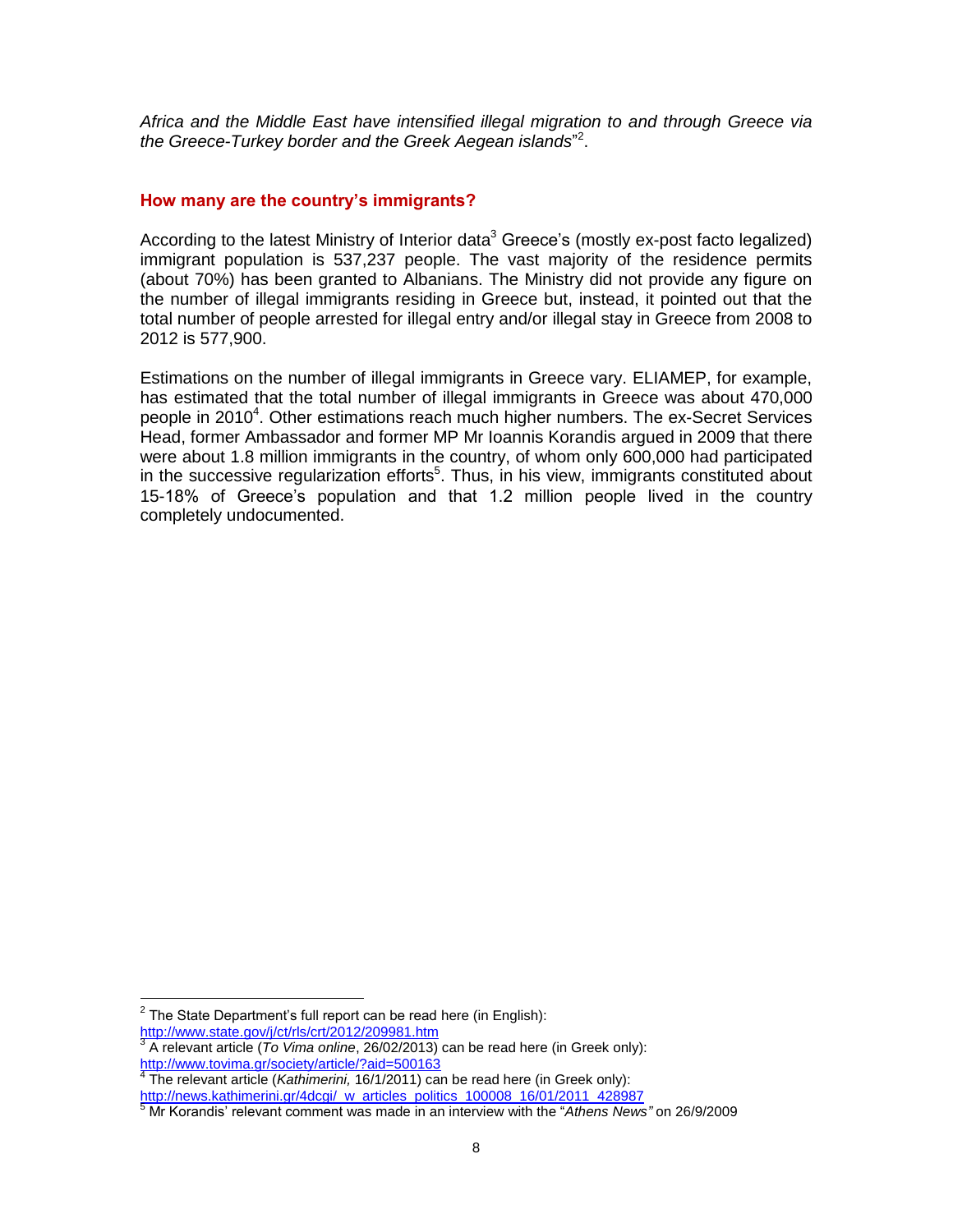

**Detections of illegal border-crossing in Europe Source:** Frontex – *Annual Risk Analysis 2013*, p. 22

According to recent Eurostat data<sup>6</sup> 956,000 foreigners live and work in Greece, representing 8.5% of the country's population. **Only 153,000 (1.4%) come from other EU countries while 803,000 (7.1%) come from countries outside the EU**. The EU average for the total foreigner population is 6.6% while the average for the non-EU foreigner population is 4.1%. This means that Greece has a larger foreign population than the EU average and that this population originates from outside the EU in a much larger scale than the relevant EU average.

The demographic trends are also worrying due to Greece's low birth rate, ageing population and rapid demographic decline. Population projections by former Athens

[http://epp.eurostat.ec.europa.eu/cache/ITY\\_OFFPUB/KS-SF-12-031/EN/KS-SF-12-031-EN.PDF](http://epp.eurostat.ec.europa.eu/cache/ITY_OFFPUB/KS-SF-12-031/EN/KS-SF-12-031-EN.PDF)

 6 "*Nearly two-thirds of the foreigners living in EU Member States are citizens of countries outside the EU-27*", Eurostat: statistics in focus, 31/2012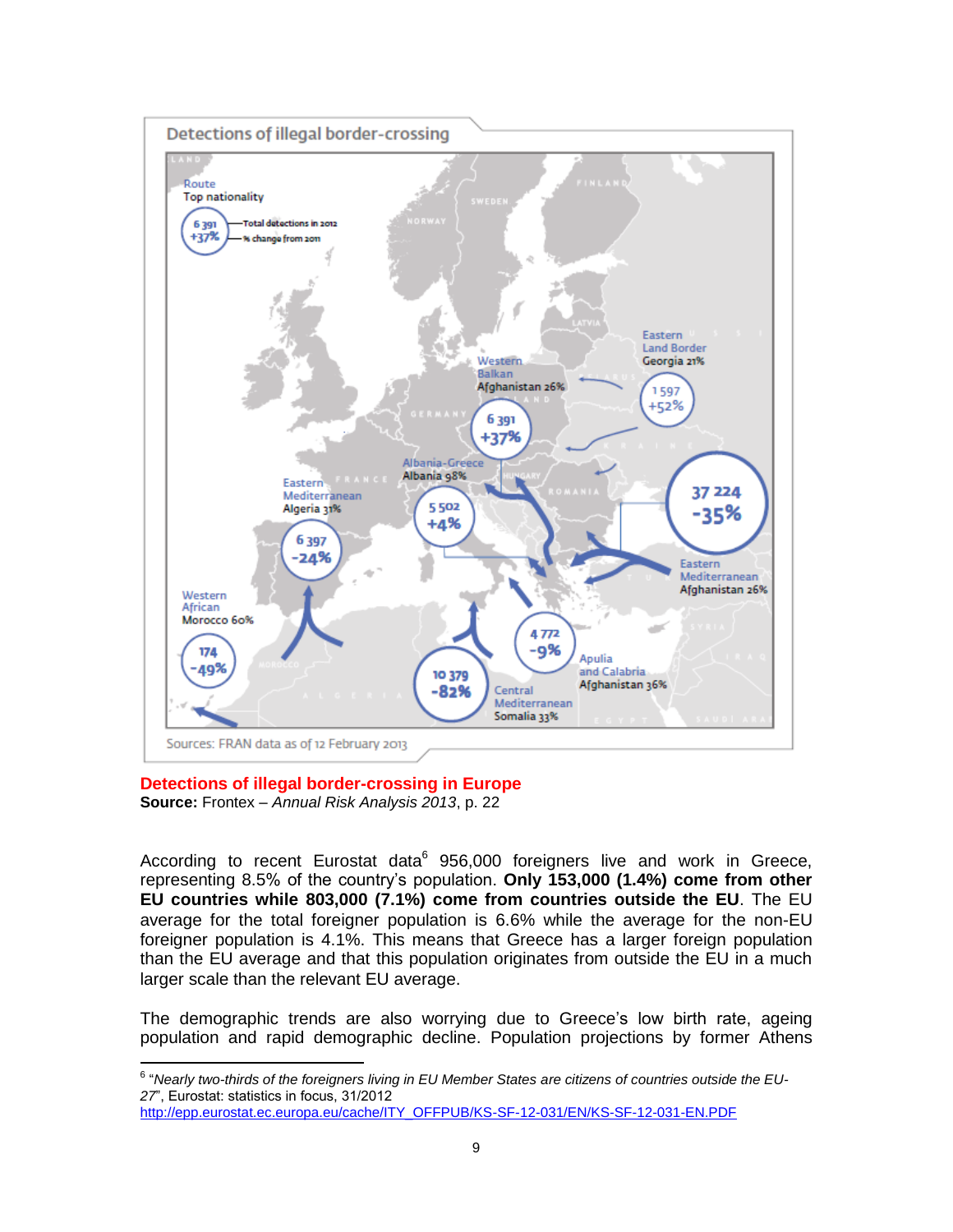University of Economics and Business Professor Manolis Drettakis<sup>7</sup> indicate that, at the current rate of immigrant influx, the population of immigrant origin will constitute almost 21% of the total population by 2060.

### **A self-defeating immigration policy**

In the early '90s the centre-right government of the time (1990-1993) was not prepared to tackle the increased immigrant inflow and, in spite of mounting some deportation efforts, it reluctantly tolerated it. With the immigrant population steadily increasing and a black market for cheap labor having been created, the centre-left government which followed (1993-2004) decided to do something about it.

The proposals to the government both from the Police and from a special committee that was set up were to record all illegal immigrants in the country but to offer a chance to regularization only to illegal immigrants who did not originate from neighboring countries. Moreover, the proposals recommended that the scope of the regularization was to be short-term and that it should try to fill existing labor market needs. In 1997 the government decided to offer a chance of regularization to all illegal immigrants (at that time their number was estimated to be about 500,000). This effort was largely unsuccessful as it managed to regularize only half of that population, while the influx of illegal immigrants continued.

The centre-left government decided to offer illegal immigrants a second chance of regularization in 2001 (at that time their number was estimated to be about 650,000). Due to their sheer number and the inadequacy of Greek public administration infrastructure, this effort failed as well. This "policy" of successive regularizations was continued by the centre-right government that regained office in 2004. Two more regularization chances were offered (in 2005 and in 2007) but the situation only got worse. Not surprisingly, while in opposition, the centre-right party had criticised the centre-left government's regularization efforts.

It should be emphasized that the EU had already clearly stated that the decision to take in immigrants, to decide on their numbers and on their skills lies solely within each Member State. Furthermore, the EU was – and still is - firmly against large-scale regularizations and favored the repatriation of illegal immigrants. Specifically, the  $EU^8$ had pointed out that: "*Within the context of a managed immigration policy the only coherent approach to dealing with illegal residents is to ensure that they return to their country of origin*" (p.19). The EU had also emphasised that "*wide-scale regularisation measures…are not…seen to have a long-term effect in reducing the levels of illegal migrants, instead they may serve as an additional pull factor for illegal migrants…[R]egularisations should not be considered as a way of managing migration*  flows as in reality they often appear as a negative consequence of migration policy in *other areas*" (p.17).

 7 The relevant article by Mr Drettakis was publicized in "*Avgi"* on 24/7/2011

<sup>&</sup>lt;sup>8</sup> Commission of the European Communities, Communication from the Commission to the Council, the European Parliament, the European Economic and Social Committee and the Committee of the Regions: Study on the links between legal and illegal migration, Brussels, 4.6.2004 COM(2004) 412 final <http://eur-lex.europa.eu/LexUriServ/LexUriServ.do?uri=COM:2004:0412:FIN:EN:PDF>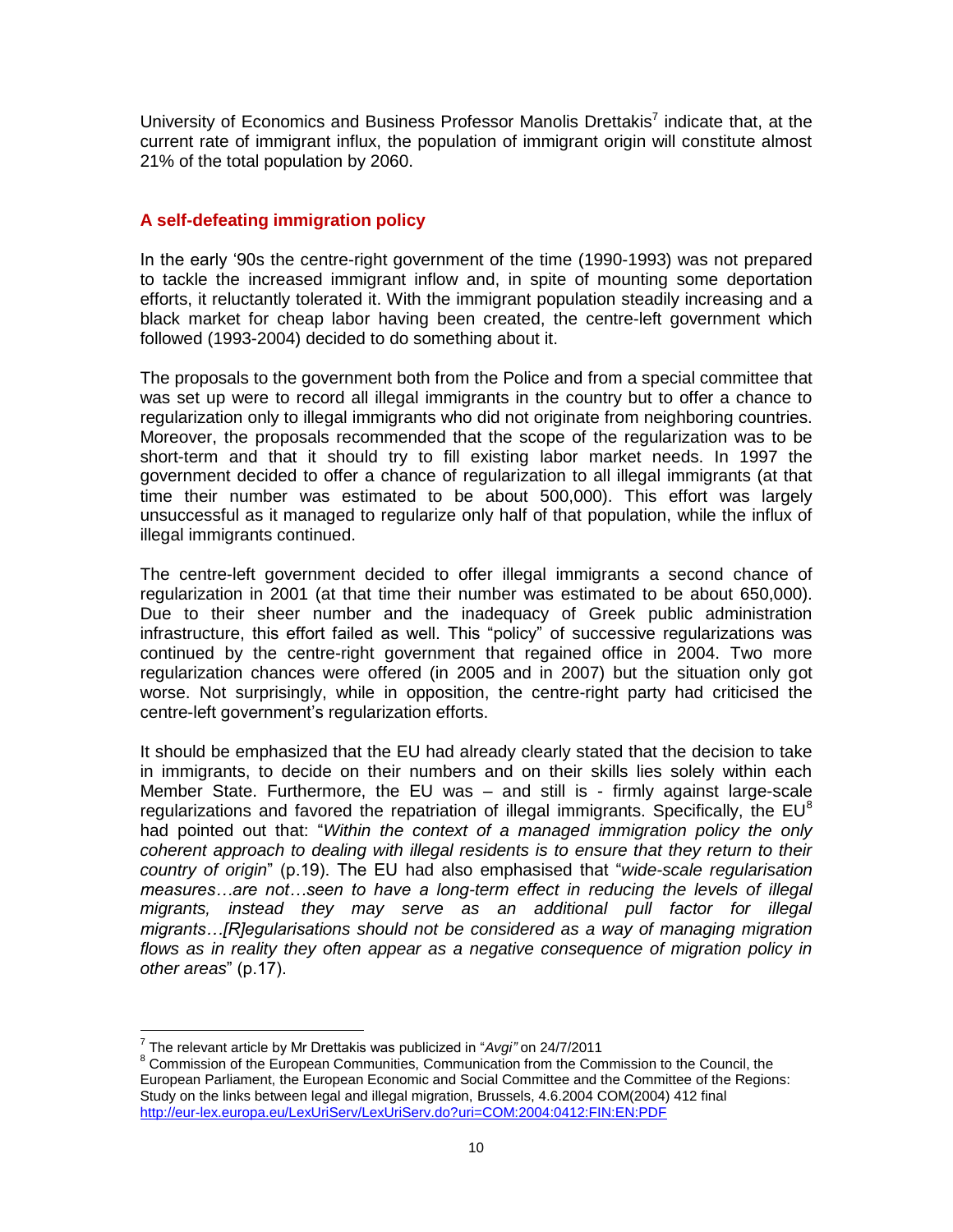As a result of this suicidal "immigration policy", illegal immigration to Greece has exploded in recent years (see Table 1 below).

#### **ILLEGAL IMMIGRANTS ARRESTED**

| Origin       | 2001    | 2002        | 2003   | 2004   | 2005   | 2006   | 2007    | 2008    | 2009    | 2010    | 2011   | 2012   |
|--------------|---------|-------------|--------|--------|--------|--------|---------|---------|---------|---------|--------|--------|
| Albania      | 173.957 | 36.827      | 35.789 | 31.637 | 52.132 | 57.466 | 66.818  | 72.443  | 63.563  | 50.175  | 11.743 | 10,602 |
| Other        | 45.641  | .403<br>21. | 15.242 | 13.350 | 14.219 | 37.773 | 45.546  | 73.894  | 62.582  | 82.349  | 87.625 | 66,276 |
| <b>TOTAL</b> | 219.598 | 58.230      | 51.031 | 44.987 | 66.351 | 95,239 | 112.364 | 146.337 | 126.145 | 132.524 | 99.368 | 76,878 |

#### **REPATRIATIONS**

| 2001   | 2002 | 2003          | 2004        | 2005   | 2006 | 2007 | 2008   | 2009   | 2010   | 201'          | 2012         |
|--------|------|---------------|-------------|--------|------|------|--------|--------|--------|---------------|--------------|
| 13.242 | 778  | າາາ<br>ے22∠14 | .168<br>15. | 20.461 | .650 | .077 | 20.555 | 20.342 | 52.469 | 279<br>$\sim$ | 22.117<br>∠∠ |

#### **Table 1: Arrests and repatriations of illegal immigrants in Greece**

The year 2001, when the second regularization effort took place, marked the highest number of arrests of the last twelve years for illegal entry and/or illegal stay (almost 220,000). The massive homeland security effort and the increased guarding of the borders due to the 2004 Olympic Games resulted in an all-time low of just 45,000 arrests. The number of arrests started increasing again in 2005 when the third regularization attempt took place and continued rising, reaching the highest of the last eleven years in 2008 and remaining quite high in 2009 and 2010. It is only in the last two years (2011 and 2012) that the flow seems to be ebbing. Nevertheless, during the whole of this period the repatriations of illegal immigrants that took place remained quite low compared to the influx. It should be noted that the decrease in the number of arrests of Albanians for illegal entry and/or illegal stay is - to some extent – due to the fact that since December 2010 the visa regime was abolished for Albanian nationals, who since then are allowed to enter and stay in Greece for three months without a visa.

The data in Table 1 show that the Greek governments shot themselves in the foot by starting the dominoes of successive regularizations. Through this "policy" they sent out the wrong message to the immigrants' countries of origin. They gave the impression that Greece is "soft touch" and if someone somehow makes it into the country he/she will get a chance of regularization sooner or later. Moreover, Greek governments, by offering regularization, essentially rewarded the breach of the law both by illegal immigrants (illegal entry/stay) and by those who employed them (hire of illegal labour). On the contrary, when Greece was determined to effectively guard the country's borders and used all its diplomatic clout (i.e. in 2004), it managed to significantly decrease the inflow of illegal immigrants. It should be emphasized that, in its diplomatic efforts during 2004, Greece was supported by the EU and international allies (i.e. the US, Russia etc).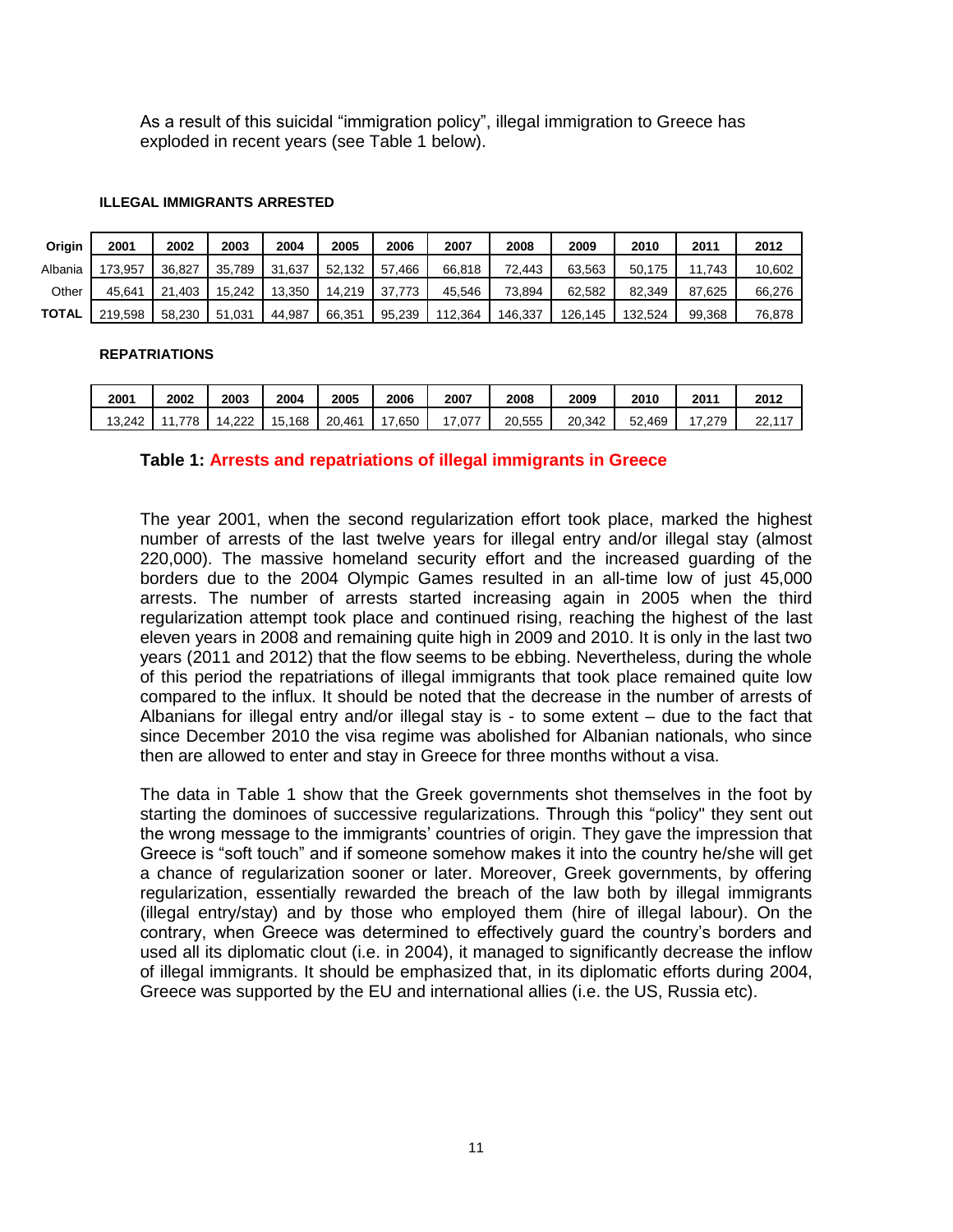#### **The national security threat in detail**

The aforementioned situation has resulted in a (self-inflicted!) multifaceted national security threat against Greece. The most self-evident strand of this threat is that large numbers of people enter and remain in the country illegally and are of unknown origin and motives. Their motives may range from purely economic (employment, higher salary) to quite sinister (criminality, terrorist acts). More specifically, the national security threat takes the following forms:

### **1) Criminality and ghettoization**

The uncontrollable influx and settlement of very large numbers of illegal immigrants in Greece's major cities has resulted in the creation of "no-go areas" and ghettos, especially in Athens' city center! Not surprisingly, criminality is rife and ethnic clashes and riots are commonplace in these areas. Moreover, another symptom of Greece's flawed immigration policy is the very significant contribution of foreigners in serious crimes such as homicides, robberies, thefts and burglaries and rapes<sup>9</sup>. This "contribution" ranges from 37% for rapes to 46% for robberies (data for arrests in 2012). Moreover, according to Ministry of Justice data for 2012, foreigners constituted 63.2% of inmates in Greek prisons (7,887 out of a total of 12,479 inmates)<sup>10</sup>. Albanians, being by far the largest ethnic group, are also responsible for a significant part of the imported criminality. According to a confidential Police report<sup>11</sup> 42 criminal organizations from Albania operate in Greece. About 3,000 Albanian criminals are active in the transportation and distribution of cannabis and heroin, while 2,500 Albanians are arrested each year in Greece for robberies, thefts and burglaries.

Ministry of Public Order data which were presented in the Parliament<sup>12</sup> show that the number of foreign criminals has risen dramatically in the last 15 years. More specifically, the Police had recorded 6,094 foreign criminals in 1998 and their number more than tripled to 20,265 in 2012. Albanian criminals constituted 54% of the total number of foreign criminals in 1998 (3,294 people). Their number in 2012 had risen to 4,655 (a 41% increase) but their part of the total fell to 23% due to the sharp increase in the presence of criminals from other nationalities (Pakistanis, Bulgarians, Romanians)

 $9$  The relevant statistical data can be found on the Hellenic Police website at: <http://www.astynomia.gr/images/stories/2013/statistics13/epikrateia1.xls>

<sup>&</sup>lt;sup>10</sup> The relevant Ministry of Justice data can be found here:

[http://www.ministryofjustice.gr/site/el/%CE%A3%CE%A9%CE%A6%CE%A1%CE%9F%CE%9D%CE%99%](http://www.ministryofjustice.gr/site/el/%CE%A3%CE%A9%CE%A6%CE%A1%CE%9F%CE%9D%CE%99%CE%A3%CE%A4%CE%99%CE%9A%CE%9Fbr%CE%A3%CE%A5%CE%A3%CE%A4%CE%97%CE%9C%CE%91/%CE%A3%CF%84%CE%B1%CF%84%CE%B9%CF%83%CF%84%CE%B9%CE%BA%CE%AC%CF%83%CF%84%CE%BF%CE%B9%CF%87%CE%B5%CE%AF%CE%B1%CE%BA%CF%81%CE%B1%CF%84%CE%BF%CF%85%CE%BC%CE%AD%CE%BD%CF%89%CE%BD/%CE%93%CE%95%CE%9D%CE%99%CE%9A%CE%9F%CE%A3%CE%A3%CE%A4%CE%91%CE%A4%CE%99%CE%A3%CE%A4%CE%99%CE%9A%CE%9F%CE%A3%CE%A0%CE%99%CE%9D%CE%91%CE%9A%CE%91%CE%A3%CE%9A%CE%A1%CE%91%CE%A4%CE%9F%CE%A5%CE%9C%CE%95%CE%9D%CE%A9%CE%9D%CE%A0%CE%9F%CE%99%CE%9D%CE%A9%CE%9D.aspx) [CE%A3%CE%A4%CE%99%CE%9A%CE%9Fbr%CE%A3%CE%A5%CE%A3%CE%A4%CE%97%CE%9](http://www.ministryofjustice.gr/site/el/%CE%A3%CE%A9%CE%A6%CE%A1%CE%9F%CE%9D%CE%99%CE%A3%CE%A4%CE%99%CE%9A%CE%9Fbr%CE%A3%CE%A5%CE%A3%CE%A4%CE%97%CE%9C%CE%91/%CE%A3%CF%84%CE%B1%CF%84%CE%B9%CF%83%CF%84%CE%B9%CE%BA%CE%AC%CF%83%CF%84%CE%BF%CE%B9%CF%87%CE%B5%CE%AF%CE%B1%CE%BA%CF%81%CE%B1%CF%84%CE%BF%CF%85%CE%BC%CE%AD%CE%BD%CF%89%CE%BD/%CE%93%CE%95%CE%9D%CE%99%CE%9A%CE%9F%CE%A3%CE%A3%CE%A4%CE%91%CE%A4%CE%99%CE%A3%CE%A4%CE%99%CE%9A%CE%9F%CE%A3%CE%A0%CE%99%CE%9D%CE%91%CE%9A%CE%91%CE%A3%CE%9A%CE%A1%CE%91%CE%A4%CE%9F%CE%A5%CE%9C%CE%95%CE%9D%CE%A9%CE%9D%CE%A0%CE%9F%CE%99%CE%9D%CE%A9%CE%9D.aspx) [C%CE%91/%CE%A3%CF%84%CE%B1%CF%84%CE%B9%CF%83%CF%84%CE%B9%CE%BA%CE%](http://www.ministryofjustice.gr/site/el/%CE%A3%CE%A9%CE%A6%CE%A1%CE%9F%CE%9D%CE%99%CE%A3%CE%A4%CE%99%CE%9A%CE%9Fbr%CE%A3%CE%A5%CE%A3%CE%A4%CE%97%CE%9C%CE%91/%CE%A3%CF%84%CE%B1%CF%84%CE%B9%CF%83%CF%84%CE%B9%CE%BA%CE%AC%CF%83%CF%84%CE%BF%CE%B9%CF%87%CE%B5%CE%AF%CE%B1%CE%BA%CF%81%CE%B1%CF%84%CE%BF%CF%85%CE%BC%CE%AD%CE%BD%CF%89%CE%BD/%CE%93%CE%95%CE%9D%CE%99%CE%9A%CE%9F%CE%A3%CE%A3%CE%A4%CE%91%CE%A4%CE%99%CE%A3%CE%A4%CE%99%CE%9A%CE%9F%CE%A3%CE%A0%CE%99%CE%9D%CE%91%CE%9A%CE%91%CE%A3%CE%9A%CE%A1%CE%91%CE%A4%CE%9F%CE%A5%CE%9C%CE%95%CE%9D%CE%A9%CE%9D%CE%A0%CE%9F%CE%99%CE%9D%CE%A9%CE%9D.aspx) [AC%CF%83%CF%84%CE%BF%CE%B9%CF%87%CE%B5%CE%AF%CE%B1%CE%BA%CF%81%CE](http://www.ministryofjustice.gr/site/el/%CE%A3%CE%A9%CE%A6%CE%A1%CE%9F%CE%9D%CE%99%CE%A3%CE%A4%CE%99%CE%9A%CE%9Fbr%CE%A3%CE%A5%CE%A3%CE%A4%CE%97%CE%9C%CE%91/%CE%A3%CF%84%CE%B1%CF%84%CE%B9%CF%83%CF%84%CE%B9%CE%BA%CE%AC%CF%83%CF%84%CE%BF%CE%B9%CF%87%CE%B5%CE%AF%CE%B1%CE%BA%CF%81%CE%B1%CF%84%CE%BF%CF%85%CE%BC%CE%AD%CE%BD%CF%89%CE%BD/%CE%93%CE%95%CE%9D%CE%99%CE%9A%CE%9F%CE%A3%CE%A3%CE%A4%CE%91%CE%A4%CE%99%CE%A3%CE%A4%CE%99%CE%9A%CE%9F%CE%A3%CE%A0%CE%99%CE%9D%CE%91%CE%9A%CE%91%CE%A3%CE%9A%CE%A1%CE%91%CE%A4%CE%9F%CE%A5%CE%9C%CE%95%CE%9D%CE%A9%CE%9D%CE%A0%CE%9F%CE%99%CE%9D%CE%A9%CE%9D.aspx) [%B1%CF%84%CE%BF%CF%85%CE%BC%CE%AD%CE%BD%CF%89%CE%BD/%CE%93%CE%95%C](http://www.ministryofjustice.gr/site/el/%CE%A3%CE%A9%CE%A6%CE%A1%CE%9F%CE%9D%CE%99%CE%A3%CE%A4%CE%99%CE%9A%CE%9Fbr%CE%A3%CE%A5%CE%A3%CE%A4%CE%97%CE%9C%CE%91/%CE%A3%CF%84%CE%B1%CF%84%CE%B9%CF%83%CF%84%CE%B9%CE%BA%CE%AC%CF%83%CF%84%CE%BF%CE%B9%CF%87%CE%B5%CE%AF%CE%B1%CE%BA%CF%81%CE%B1%CF%84%CE%BF%CF%85%CE%BC%CE%AD%CE%BD%CF%89%CE%BD/%CE%93%CE%95%CE%9D%CE%99%CE%9A%CE%9F%CE%A3%CE%A3%CE%A4%CE%91%CE%A4%CE%99%CE%A3%CE%A4%CE%99%CE%9A%CE%9F%CE%A3%CE%A0%CE%99%CE%9D%CE%91%CE%9A%CE%91%CE%A3%CE%9A%CE%A1%CE%91%CE%A4%CE%9F%CE%A5%CE%9C%CE%95%CE%9D%CE%A9%CE%9D%CE%A0%CE%9F%CE%99%CE%9D%CE%A9%CE%9D.aspx) [E%9D%CE%99%CE%9A%CE%9F%CE%A3%CE%A3%CE%A4%CE%91%CE%A4%CE%99%CE%A3%C](http://www.ministryofjustice.gr/site/el/%CE%A3%CE%A9%CE%A6%CE%A1%CE%9F%CE%9D%CE%99%CE%A3%CE%A4%CE%99%CE%9A%CE%9Fbr%CE%A3%CE%A5%CE%A3%CE%A4%CE%97%CE%9C%CE%91/%CE%A3%CF%84%CE%B1%CF%84%CE%B9%CF%83%CF%84%CE%B9%CE%BA%CE%AC%CF%83%CF%84%CE%BF%CE%B9%CF%87%CE%B5%CE%AF%CE%B1%CE%BA%CF%81%CE%B1%CF%84%CE%BF%CF%85%CE%BC%CE%AD%CE%BD%CF%89%CE%BD/%CE%93%CE%95%CE%9D%CE%99%CE%9A%CE%9F%CE%A3%CE%A3%CE%A4%CE%91%CE%A4%CE%99%CE%A3%CE%A4%CE%99%CE%9A%CE%9F%CE%A3%CE%A0%CE%99%CE%9D%CE%91%CE%9A%CE%91%CE%A3%CE%9A%CE%A1%CE%91%CE%A4%CE%9F%CE%A5%CE%9C%CE%95%CE%9D%CE%A9%CE%9D%CE%A0%CE%9F%CE%99%CE%9D%CE%A9%CE%9D.aspx) [E%A4%CE%99%CE%9A%CE%9F%CE%A3%CE%A0%CE%99%CE%9D%CE%91%CE%9A%CE%91%C](http://www.ministryofjustice.gr/site/el/%CE%A3%CE%A9%CE%A6%CE%A1%CE%9F%CE%9D%CE%99%CE%A3%CE%A4%CE%99%CE%9A%CE%9Fbr%CE%A3%CE%A5%CE%A3%CE%A4%CE%97%CE%9C%CE%91/%CE%A3%CF%84%CE%B1%CF%84%CE%B9%CF%83%CF%84%CE%B9%CE%BA%CE%AC%CF%83%CF%84%CE%BF%CE%B9%CF%87%CE%B5%CE%AF%CE%B1%CE%BA%CF%81%CE%B1%CF%84%CE%BF%CF%85%CE%BC%CE%AD%CE%BD%CF%89%CE%BD/%CE%93%CE%95%CE%9D%CE%99%CE%9A%CE%9F%CE%A3%CE%A3%CE%A4%CE%91%CE%A4%CE%99%CE%A3%CE%A4%CE%99%CE%9A%CE%9F%CE%A3%CE%A0%CE%99%CE%9D%CE%91%CE%9A%CE%91%CE%A3%CE%9A%CE%A1%CE%91%CE%A4%CE%9F%CE%A5%CE%9C%CE%95%CE%9D%CE%A9%CE%9D%CE%A0%CE%9F%CE%99%CE%9D%CE%A9%CE%9D.aspx) [E%A3%CE%9A%CE%A1%CE%91%CE%A4%CE%9F%CE%A5%CE%9C%CE%95%CE%9D%CE%A9%](http://www.ministryofjustice.gr/site/el/%CE%A3%CE%A9%CE%A6%CE%A1%CE%9F%CE%9D%CE%99%CE%A3%CE%A4%CE%99%CE%9A%CE%9Fbr%CE%A3%CE%A5%CE%A3%CE%A4%CE%97%CE%9C%CE%91/%CE%A3%CF%84%CE%B1%CF%84%CE%B9%CF%83%CF%84%CE%B9%CE%BA%CE%AC%CF%83%CF%84%CE%BF%CE%B9%CF%87%CE%B5%CE%AF%CE%B1%CE%BA%CF%81%CE%B1%CF%84%CE%BF%CF%85%CE%BC%CE%AD%CE%BD%CF%89%CE%BD/%CE%93%CE%95%CE%9D%CE%99%CE%9A%CE%9F%CE%A3%CE%A3%CE%A4%CE%91%CE%A4%CE%99%CE%A3%CE%A4%CE%99%CE%9A%CE%9F%CE%A3%CE%A0%CE%99%CE%9D%CE%91%CE%9A%CE%91%CE%A3%CE%9A%CE%A1%CE%91%CE%A4%CE%9F%CE%A5%CE%9C%CE%95%CE%9D%CE%A9%CE%9D%CE%A0%CE%9F%CE%99%CE%9D%CE%A9%CE%9D.aspx) [CE%9D%CE%A0%CE%9F%CE%99%CE%9D%CE%A9%CE%9D.aspx](http://www.ministryofjustice.gr/site/el/%CE%A3%CE%A9%CE%A6%CE%A1%CE%9F%CE%9D%CE%99%CE%A3%CE%A4%CE%99%CE%9A%CE%9Fbr%CE%A3%CE%A5%CE%A3%CE%A4%CE%97%CE%9C%CE%91/%CE%A3%CF%84%CE%B1%CF%84%CE%B9%CF%83%CF%84%CE%B9%CE%BA%CE%AC%CF%83%CF%84%CE%BF%CE%B9%CF%87%CE%B5%CE%AF%CE%B1%CE%BA%CF%81%CE%B1%CF%84%CE%BF%CF%85%CE%BC%CE%AD%CE%BD%CF%89%CE%BD/%CE%93%CE%95%CE%9D%CE%99%CE%9A%CE%9F%CE%A3%CE%A3%CE%A4%CE%91%CE%A4%CE%99%CE%A3%CE%A4%CE%99%CE%9A%CE%9F%CE%A3%CE%A0%CE%99%CE%9D%CE%91%CE%9A%CE%91%CE%A3%CE%9A%CE%A1%CE%91%CE%A4%CE%9F%CE%A5%CE%9C%CE%95%CE%9D%CE%A9%CE%9D%CE%A0%CE%9F%CE%99%CE%9D%CE%A9%CE%9D.aspx)

<sup>11</sup> The relevant article was publicized in "*To Vima*" on 20/3/2010

 $12$  The relevant Ministry of Public Order announcement can be read here (in Greek only): <http://www.hellenicparliament.gr/UserFiles/67715b2c-ec81-4f0c-ad6a-476a34d732bd/7951287.pdf>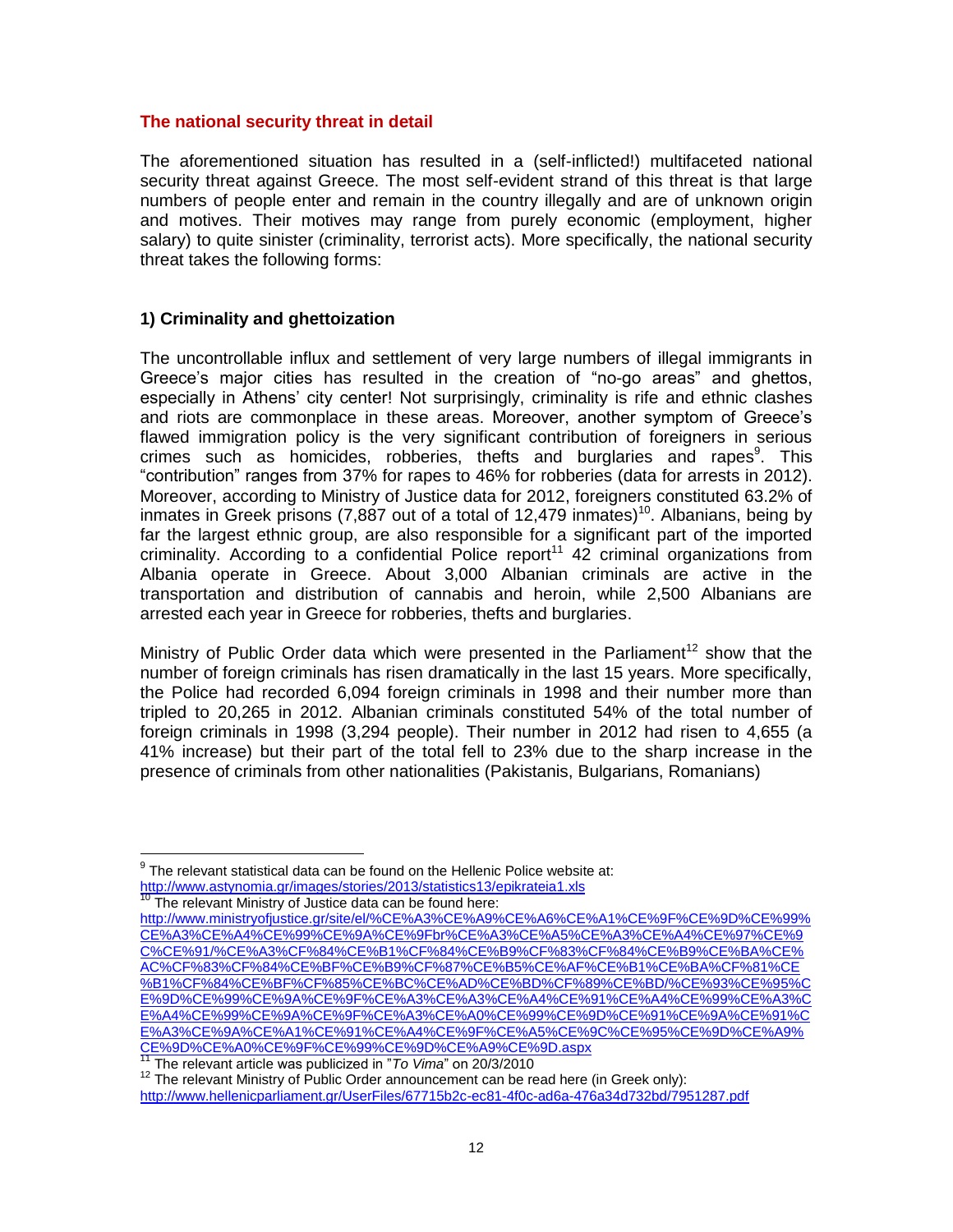



### **2) Integration? What integration?**

The fact that a large and increasing number of people enter the country illegally and manage to remain makes their integration more difficult. Moreover, the fact that the vast majority of these people originate from countries outside the EU is a factor that further impedes integration. Finally, bearing in mind the relevant experience of other European countries such as the UK, France and the Netherlands, the fact that the vast majority of these people comes from Muslim countries will hamper any effort for their comprehensive integration.

Integration will also not take place because the vast majority of immigrants in Greece entered the country illegally and have been ex-post facto regularized. Thus, the stance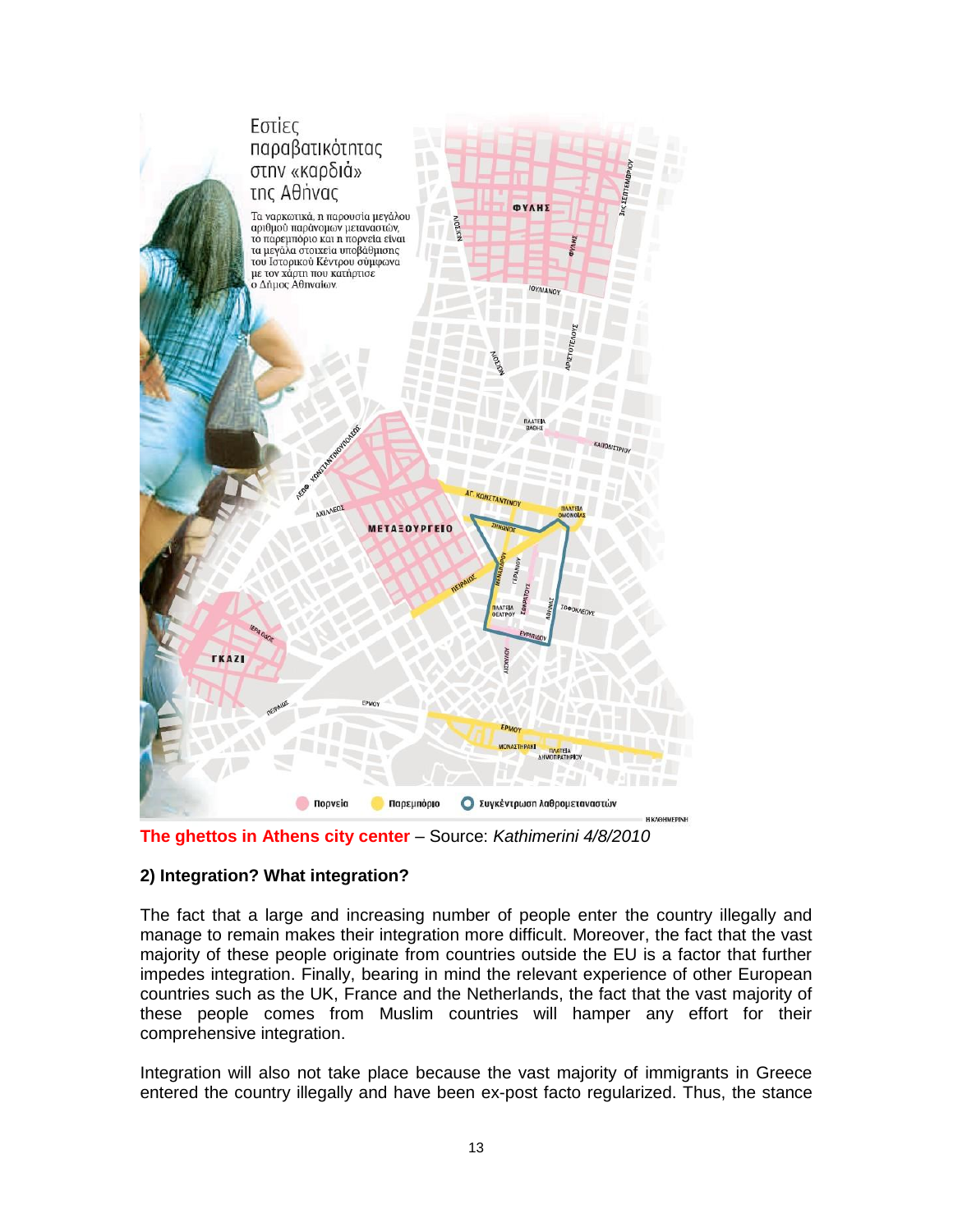of the native population towards them is very negative. Immigrants' disproportionate participation in serious crime and the ghettoization of several parts of Athens city center only enhance this negative stance. According to a recent poll by Kapa Research<sup>13</sup> 73.9% of Greeks agree that the presence of immigrants increases violence and criminality and 75.4% of Greeks approve of the "Xenios Zeus" operation for the combating of illegal immigration. The same poll revealed that 47.3% of Greeks favor the repatriation of immigrants who are in the country illegally or are not useful while a further 7.9% wants all immigrants to return to their countries of origin.

Thus, it should not come as a surprise that significant parts of Greece's immigrant population (even of second generation immigrants) do not seem to integrate in Greek society. A study by the National University of Athens<sup>14</sup> indicated that the majority of first generation immigrants and a very significant minority of second generation immigrants (40-50%) have difficulties integrating.

Finally, integration efforts are also offset by the fact that unemployment among foreigners is much higher (and rising) than among Greeks. According to the National Statistics Service Labor Force Survey for the fourth quarter of 2012<sup>15</sup>, unemployment was much higher among people of foreign nationality than among Greeks (36.9% and 25% respectively). Moreover, according to National Statistics Service data on the levels of poverty, the vast majority (58.3%) of the foreign population between the ages 18-64 years' old is in danger of poverty. The percentage for Greeks is 29.7%<sup>16</sup>.

### **3) Albanian nationalism**

 $\overline{a}$ 

According to a 2012 survey by Gallup's Balkan Monitor<sup>17</sup> 75% of Albanians support the formation of Greater Albania. Albanians consider a part of Northwest Greece in the Epirus region (called "Cameria" by Albanians) as part of Greater Albania (see map below). Thus, the presence of an increasing number of Albanians in Greece could offer Albanian nationalists a large recruiting pool of fighters (or sympathizers) for the "liberation" of "Cameria".

<sup>13</sup> The relevant article (*To Vima*, 11/11/2012) can be read here (in Greek only): <http://www.tovima.gr/politics/article/?aid=483398>

An article by the author commenting on the study's findings can be read here (in Greek only): <http://dikaiopolis.gr/2010/05/20/ensomatosi-metanaston/>

 $15$  The relevant press release by the National Statistics Authority can be read here (in Greek only): [http://www.statistics.gr/portal/page/portal/ESYE/BUCKET/A0101/PressReleases/A0101\\_SJO01\\_DT\\_QQ\\_04](http://www.statistics.gr/portal/page/portal/ESYE/BUCKET/A0101/PressReleases/A0101_SJO01_DT_QQ_04_2012_01_F_GR.pdf) [\\_2012\\_01\\_F\\_GR.pdf](http://www.statistics.gr/portal/page/portal/ESYE/BUCKET/A0101/PressReleases/A0101_SJO01_DT_QQ_04_2012_01_F_GR.pdf)

<sup>&</sup>lt;sup>2012</sup> The relevant press release by the National Statistics Authority can be read here (in Greek only): [http://www.statistics.gr/portal/page/portal/ESYE/BUCKET/A0802/PressReleases/A0802\\_SFA10\\_DT\\_AN\\_00](http://www.statistics.gr/portal/page/portal/ESYE/BUCKET/A0802/PressReleases/A0802_SFA10_DT_AN_00_2011_01_F_GR.pdf) [\\_2011\\_01\\_F\\_GR.pdf](http://www.statistics.gr/portal/page/portal/ESYE/BUCKET/A0802/PressReleases/A0802_SFA10_DT_AN_00_2011_01_F_GR.pdf)

 $\frac{120 + 121 + 121 + 121}{17}$  The survey's findings by country can be viewed here (in English): <http://www.balkan-monitor.eu/index.php/dashboard>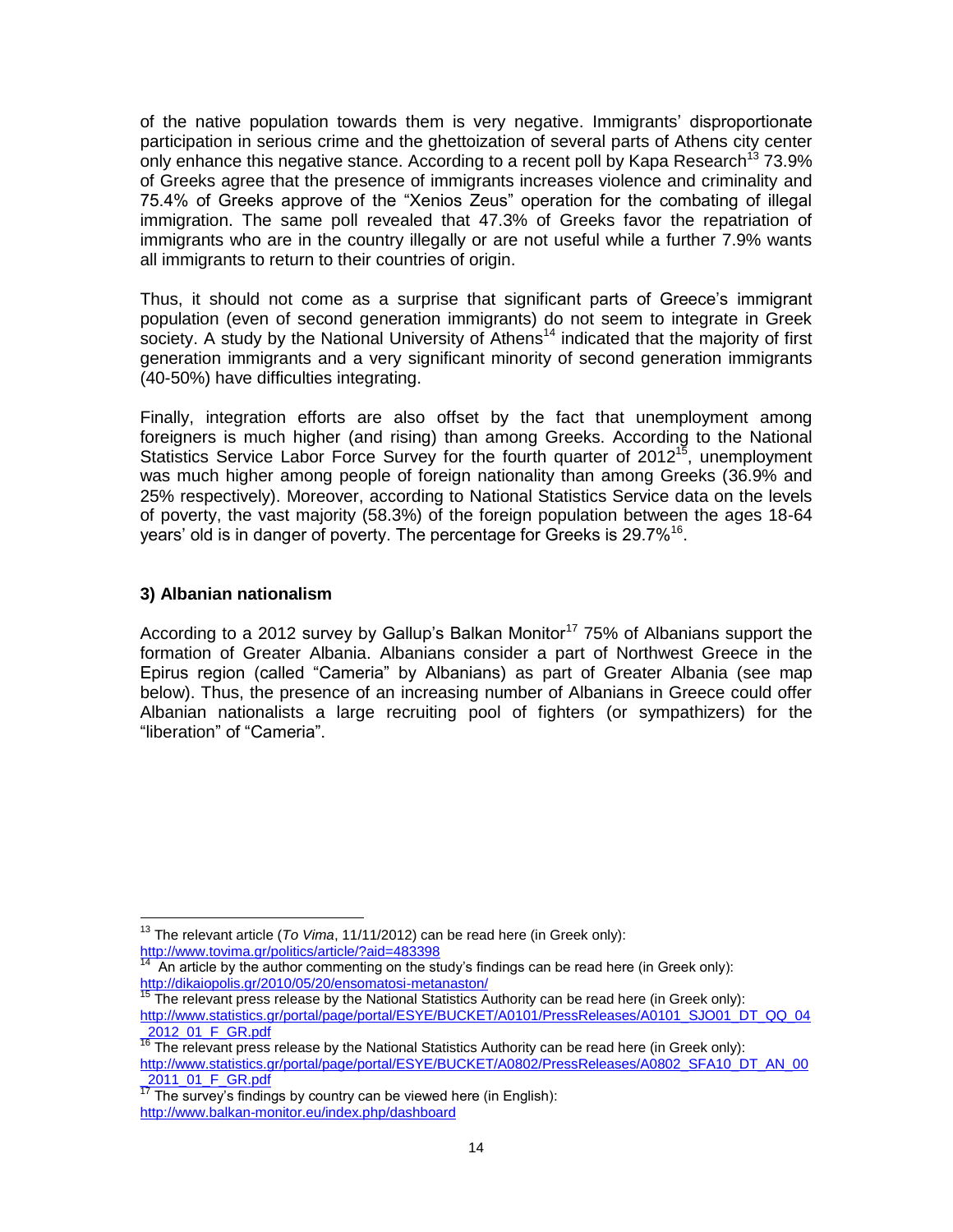

**Map of Greater Albania**

Several opinion polls conducted in previous years<sup>18</sup> showed that Greeks have the most negative attitudes towards Albanian immigrants and the events of September 2004 should always be kept in mind. Then, after a soccer match between Albania and Greece, extended clashes took place between Greeks and Albanians in many areas of Athens, Piraeus and Thessaloniki and in the cities of Corfu, Rhodes, Volos, Larissa, Corinth, Tripolis and Nafplion. One man was left dead and there were at least 50 wounded from the clashes.

Finally, according to an article which appeared in the newspaper "Proto Thema"<sup>19</sup> in 2010, sources from the Ministry for Public Order estimated that 3,000 Albanians who live in Greece own AK-47 rifles and unknown quantities of ammunition. It should be noted that the majority of those Albanians reside in Greece legally.

### **4) Muslim fundamentalism**

 $\overline{a}$ 

So far Greece does not seem to have a particular issue of Islamic fundamentalism. Nevertheless, as aptly described in a 2009 State Department report on terrorism<sup>20</sup>,

```
http://www.inews.gr/60/3000-kalasnikof-sta-cheria-alvanon-stin-ellada.htm
  The State Department's full report can be read here (in English):
http://www.state.gov/j/ct/rls/crt/2009/140885.htm
```
<sup>18</sup> For example see the "*To Vima ton Politon*" Kapa Research opinion poll commissioned by "To Vima" newspaper. The poll took place in November 2007 using a very large sample consisting of 10,000 Greeks  $19$  A reference to the "Proto Thema" article can be found here (in Greek only):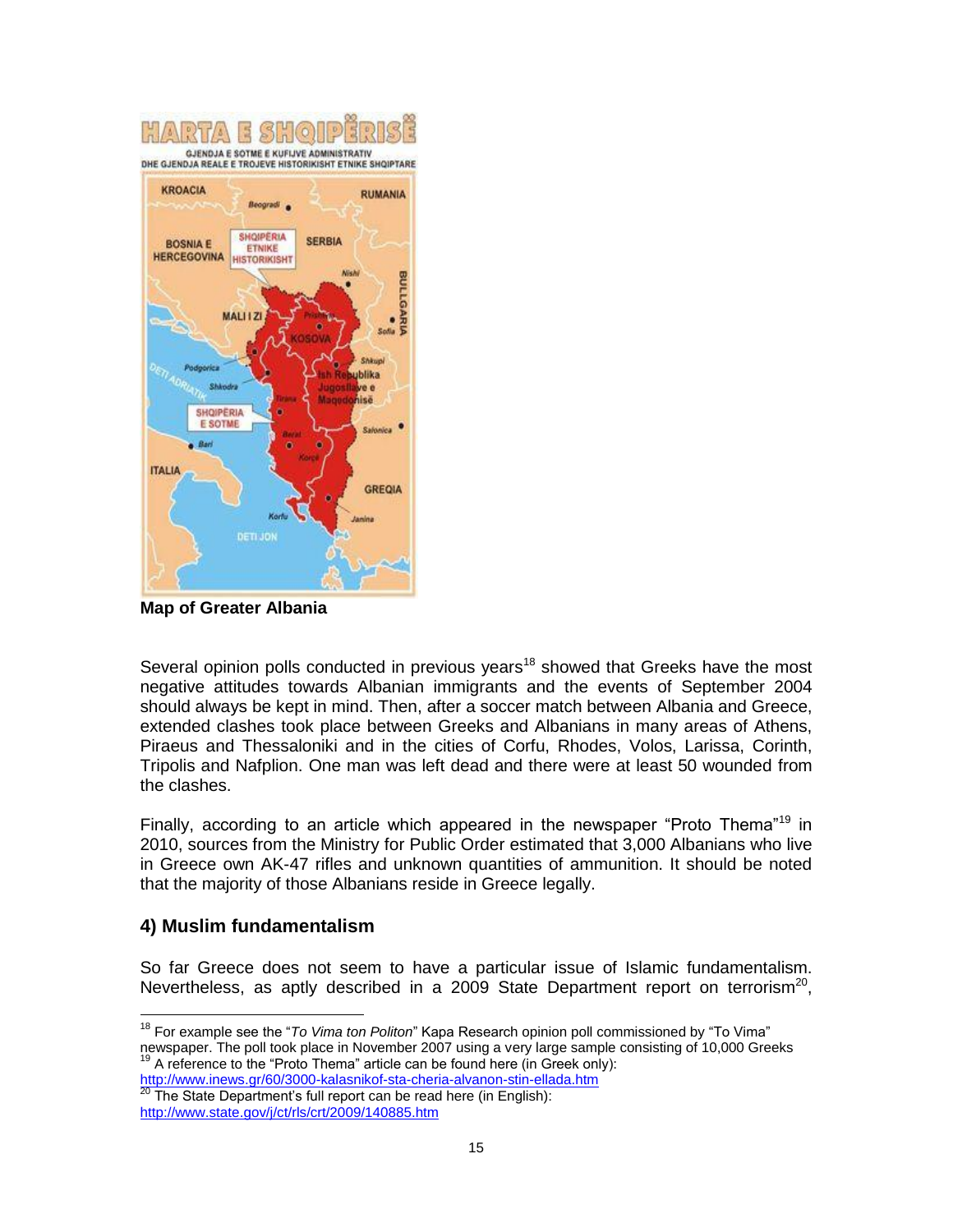"*Greece is increasingly an EU entry point for illegal immigrants coming from the Middle East and South Asia and there was concern that it could be used as a transit route for terrorists traveling to Europe and the United States. The number of illegal immigrants entering Greece, especially through the Aegean Sea, increased dramatically in 2008 and 2009, with more than 100,000 illegal immigrants, nearly half of whom originated from North Africa, the Middle East, and South Asia, arrested each year*".

It should be noted though that in May 2009 Athens witnessed the first incident of a "clash of civilizations" on Greek soil when hundreds of Muslim immigrants clashed with the police and with locals for two days, after an alleged tearing-up of the Quran by a police officer during a stop-and-search operation. Bus stops, 5 shops, one bank and 57 cars where smashed in and the city center's main squares and streets were turned into battle zones for hours. 46 immigrants were arrested, 7 immigrants and 7 police officers were wounded during the clashes $^{21}$ .

Two more incidents indicate the increasing clout of Muslim communities' presence in Greece. In November 2010 the Muslim communities held a public prayer in Athens' central squares despite having been denied permission by the relevant authorities. In September 2012 riots broke out in Omonia square between Muslims and the police during a Muslim protest for a video which appeared on YouTube and was considered as blasphemous for their religion.

Moreover, with the rise in numbers of illegal immigrants originating from Muslim countries where radical Islam thrives (i.e. Pakistan, Bangladesh, Afghanistan) the pool of potential recruits for extremist imams is increasing. In 2010 "Kathimerini" newspaper<sup>22</sup> claimed that the number of unofficial mosques operating in Greece (excluding Thrace where native Muslims live) is on the rise. In 2010 there were 75 unofficial mosques (compared to 68 in June 2009), 23 of which had been founded by Pakistani and 15 by Bangladeshi immigrants. According to the same newspaper there were indications that the number of Muslim extremists reaching Greece through illegal immigration is also increasing. More recently, Ministry of Education Secretary Mr George Kalantzis commented that the population of Muslim immigrants in Attica is about 150,000 people, of whom only 28,000 have legal residence permits and the number of active illegal mosques is estimated to be about  $120^{23}$ .

 $^{21}$  Reports of the incidents can be read here (in Greek only): <http://www.in.gr/news/article.asp?lngEntityID=1016429&lngDtrID=244> <http://www.enet.gr/?i=news.el.ellada&id=47040>

<sup>22</sup> The relevant article (*Kathimerini*, 24/4/2010) can be read here (in Greek only): [http://news.kathimerini.gr/4dcgi/\\_w\\_articles\\_ell\\_1\\_24/04/2010\\_398765](http://news.kathimerini.gr/4dcgi/_w_articles_ell_1_24/04/2010_398765)

<sup>23</sup> Relevant articles can be read (in Greek only) here (*Kathimerini*, 7/4/2013): [http://news.kathimerini.gr/4dcgi/\\_w\\_articles\\_politics\\_1\\_07/04/2013\\_516709](http://news.kathimerini.gr/4dcgi/_w_articles_politics_1_07/04/2013_516709) and here (*Ta Nea*, 9/4/2013):

<http://www.tanea.gr/opinions/all-opinions/article/5010891/h-anagkaiothta-toy-temenoys/>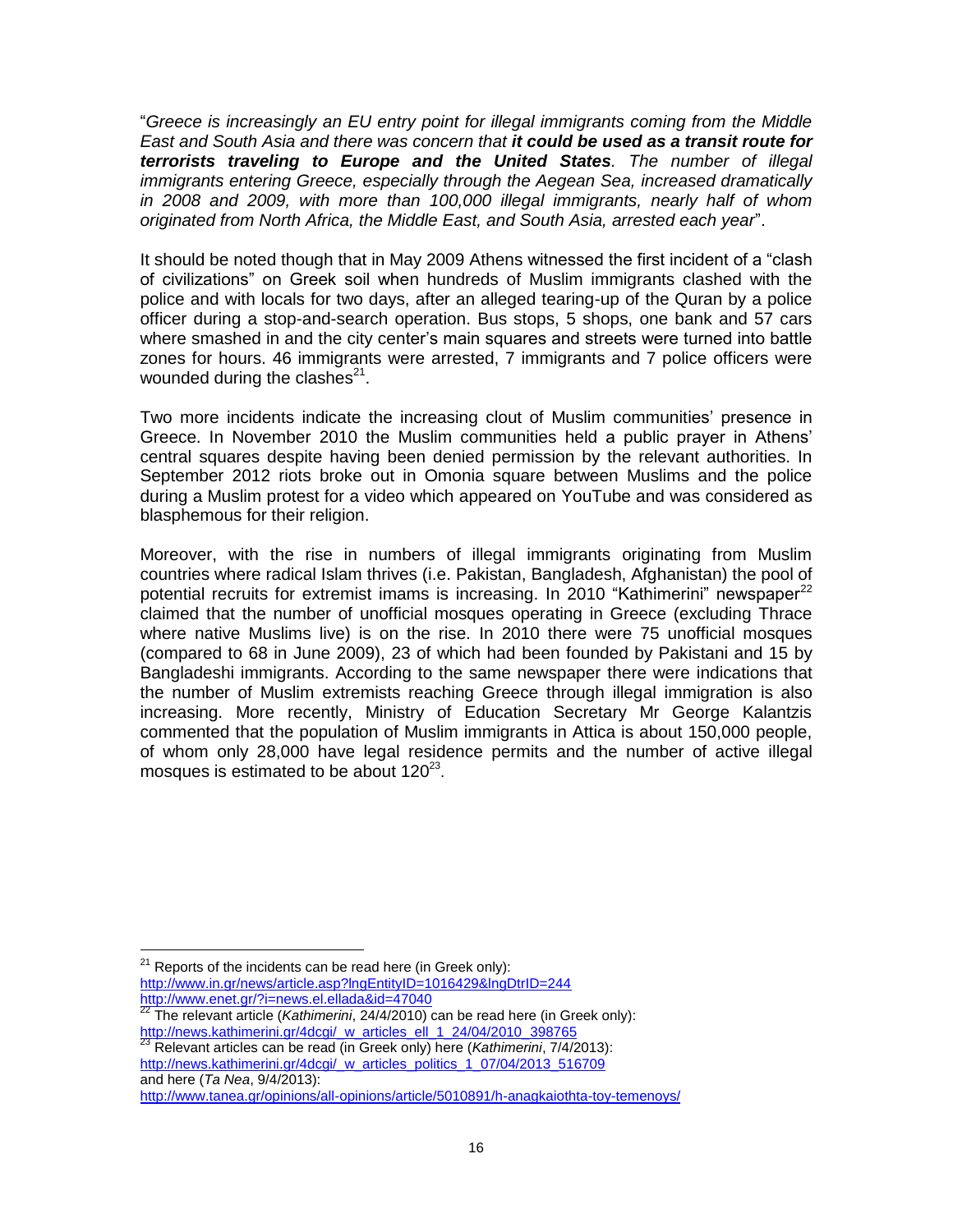

**Another show of their growing strength - The mass prayer of Muslims in main squares in Athens in November 2010 took place despite the fact that the relevant authorities had not granted them permission** – Source: *Eleftherotypia* 17/11/2010

# **5) A fusion of (3) and (4)**

About 70% of Albanians are Muslims. They may not be as religious as Muslims in Pakistan or Egypt but there may well be a case of fusion between Albanian nationalism and Islamic fundamentalism in the future. Such a fusion is beneficial to both sides: 1) Albanian nationalists would have more support in promoting their goals. Such a support could range from funding and diplomatic guidance to weapons and even to mujahideen groups fighting on the Albanian side out of Muslim solidarity (as was the case of Muslim volunteers fighting on the Albanian side in Kosovo), 2) Islamic fundamentalism would also benefit as it would gain another foothold in Europe (after Bosnia-Herzegovina and Kosovo). This scenario should not be considered as "extreme" or "improbable". Stranger alliances have been formed in the past!

A clear indication that the trail of thought outlined above is close to reality is offered by the data on the people for whom the Police requested the lifting of the telecommunications confidentiality during  $2004<sup>24</sup>$ . This is of special importance as in 2004 Greece mounted the largest national security effort due to the Athens Olympic Games. During 2004 the police made such a request for **425 suspects**, of whom:

- 65 were suspected for participating in organized crime (30 Greeks, **35 foreigners**)
- 14 were anarchists

 $\overline{a}$ <sup>24</sup> "Police request the lift of confidentiality for 425 people", *To Paron* 21/8/2005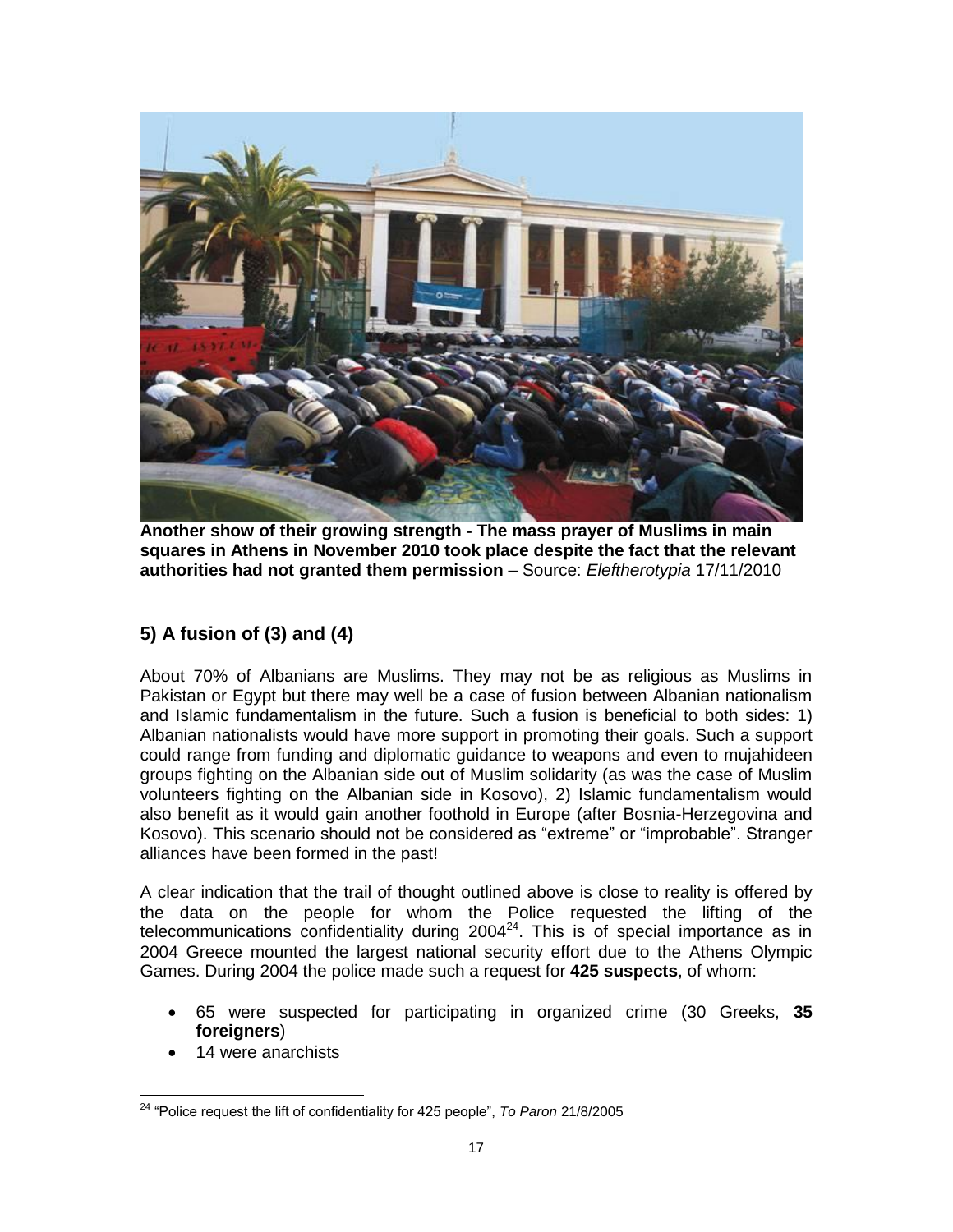the remaining **346** were suspects on **national security reasons**. More specifically, **112** were **Pakistanis, 70** were **Iraqis and 34** were **Arabs** – all suspected for links with international terrorism. **105** were **Albanians** – suspected for collaboration with the Albanian National Army on the issue of Cameria, while there were also 13 suspects from FYROM.

# **Another European solution?**

In mid-October 2008 the European Pact on Immigration and Asylum<sup>25</sup> was signed by the EU Member States. The Pact pointed out that:

- immigration policy should "*take account of the priorities, needs and reception capacities determined by each Member State*" (p. 4)
- "*it is for each Member State to decide on the conditions of admission of legal migrants to its territory and, where necessary, to set their number*" (p. 5)
- immigration policy should be designed "*with due regard to the acquis communautaire and Community preference, bearing in mind potential human resources within the European Union, and using the most appropriate resources, which take account of all the needs of the labour market of each Member State*" (p. 5)
- "*illegal immigrants on Member States' territory must leave that territory*" (p. 7)
- Member States should "*use only case-by-case regularisation, rather than generalised regularization*" (p. 7)

Greece's immigration policy of the past 20 years clearly failed on all five aforementioned points. Greek governments never even tried to estimate the actual needs of the labor market in immigrant and unskilled labor and never tried to estimate the carrying capacity of the country's infrastructure. Thus, Greece never actually set an approximate number for immigrant workers needed, which could be reviewed on a regular basis. Moreover, Greece failed miserably in the repatriation of illegal immigrants and, finally, it applied the self-defeating policy of ex-post facto regularization - not once but four times.

The present government's efforts are in the right direction but it remains to be seen whether there is a comprehensive immigration policy behind them. So far the present government is trying to minimize the inflow of illegal immigrants and increase their repatriation. Still, these efforts fall short of their goals as the arrests for illegal entry and/or illegal stay remain much higher compared to the repatriations of illegal immigrants. Moreover, the government has not commissioned a scientific report on the actual needs of the labor market in immigrant labor and on the carrying capacity of the country's infrastructure and population. Such a report would be a stepping stone for the rationalization of Greece's immigration policy based on facts and not on wishful thinking.

 $^{25}$  The full text of the Pact can be read (in English) here: <http://register.consilium.europa.eu/pdf/en/08/st13/st13440.en08.pdf>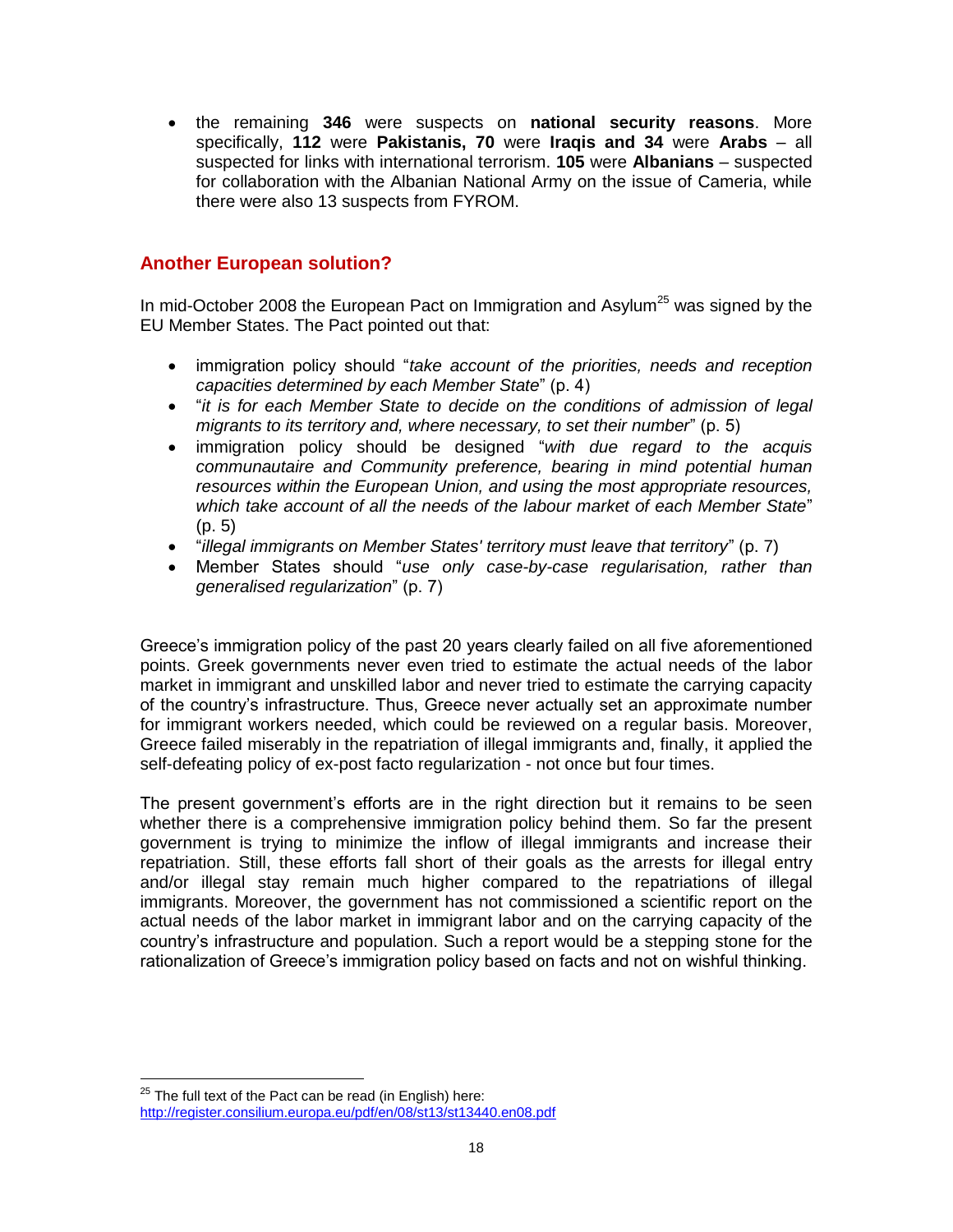### **Is there a way out for Greece? A final word**

Greece does not have many alternatives in order to effectively deal with its immigration issue. Either the country continues the failed policies of half-measures, ex-post facto regularizations, good intentions and wishful thinking or the government becomes realistic and tackles the real dangers that have emerged as a result of the issue's mismanagement in the last 20 years. In order to implement a realistic approach the government should:

- Estimate the labor market needs for migrant labor on a regular basis
- Estimate the country's infrastructure carrying capacity as far as population is concerned
- Guard the land and sea borders much more effectively
- Improve the repatriation rate of illegal immigrants. This can be achieved through a mix of diplomatic efforts, bilateral agreements, concerted EU efforts and repatriation programs. Special focus must be given on an agreement with Turkey which is one of the main transit countries of illegal immigrants to Greece and, thus, Europe
- Rationalize (i.e. decrease) the number of legalized immigrants by not renewing residence and work permits of non-EU citizens and by introducing voluntary repatriation programs
- Ensure the compliance of employers to labor legislation especially as far as illegal labor is concerned. Enforce harsh penalties to those who employ illegal immigrants
- Refrain from new regularization efforts
- Set national security and community cohesion as its main immigration policymaking criteria

Unfortunately, the main obstacles to the aforementioned policy framework are the chronic dysfunctions of the Greek state mechanisms and a lack of political will. These two factors are the main reasons behind the continuous and rapid deterioration of the immigration situation in Greece. The current economic crisis adds the shortage of funds to the equation. A European focus on Greece's compliance with the essence of the EU Pact on Immigration and Asylum will ensure that Greece designs and implements a viable immigration policy that protects Greece's (and EU's) national security and increases community cohesion. EU support of Greece's efforts through funding is imperative, but EU overview of the drawing up and implementation of a coherent immigration policy is essential.

### *About the Author*

**Ioannis Kolovos** is RIEAS research associate on the issue of illegal immigration. He is the author of the books "*Pandora's Box: Illegal Immigration and Regularisation in Greece*" (Athens: Pelasgos Publications, 2003), "*The End of a Utopia: the collapse of multicultural societies in Western Europe*" (Athens: Pelasgos Publications, 2008), "*Immigration policy and immigrant integration: the case of Greece*" (Athens: Pelasgos Publications, 2011) and "*Multiculturalism? No, thanks!*" (Athens: Pelasgos Publications, 2011)